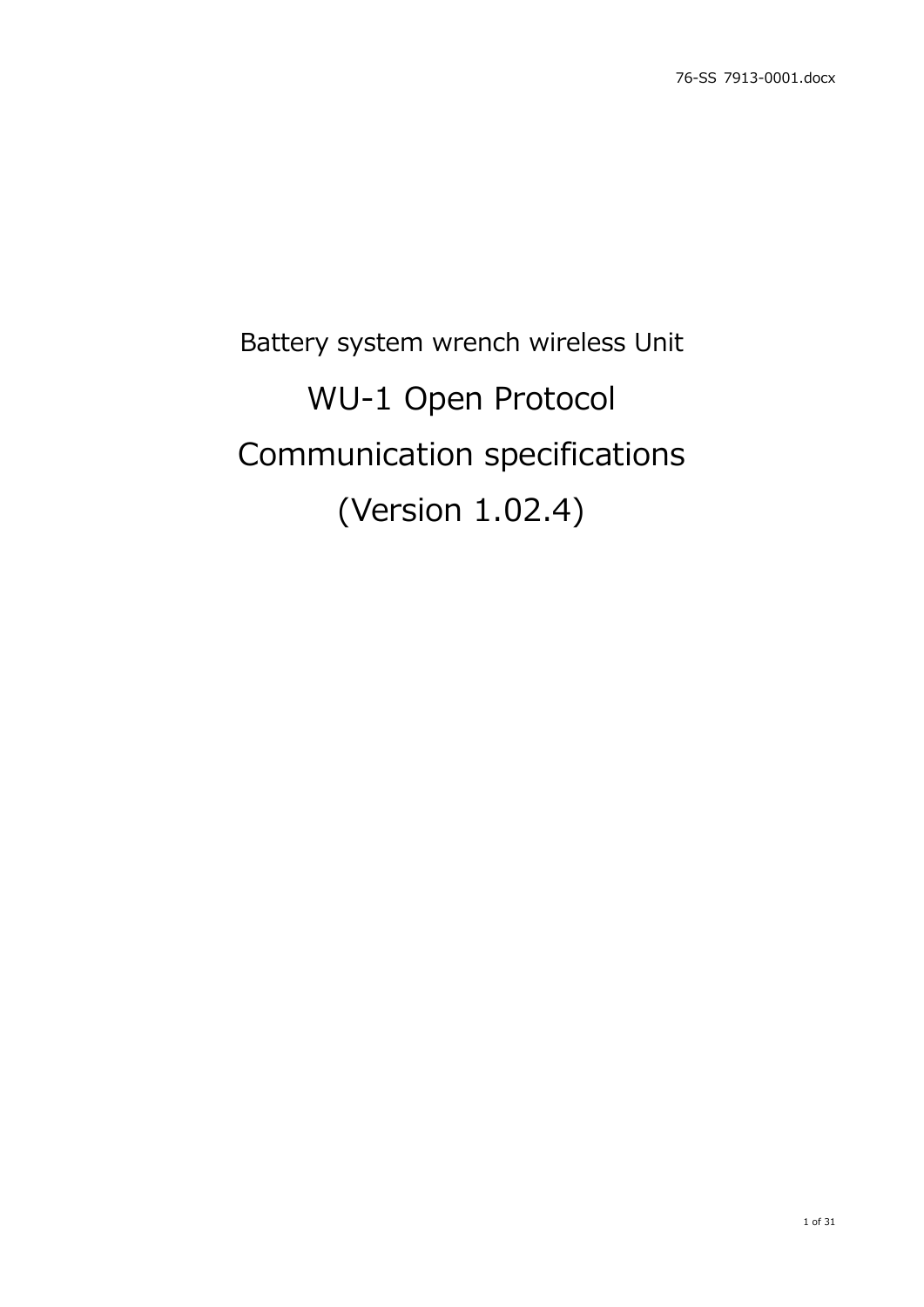#### **1. Notes**

This specifications explains about host controller communication method specification-Open Protcol compliant- to be mounted to battery system wrench wireless unit.

Even though it conforms to the Atlas Copco open protocol, neither the tightening result, the information content of status etc. nor operation agree with the controller made by Atlas Copco because the tightening method and the bolt number management method are different. Moreover, it is not the one corresponding to all the messages. (Please refer to the  $3<sup>rd</sup>$  section for the correspondence messages.)

Only 1 tool can be used (1 tool specifications) with the WU-1 opening protocol specification.

Please check and understand the specifications deeply before usage.

#### **2. Communication specification**

#### **2.1. Outline of communication**

With the specifications, there is a part where the message of non-correspondence and the content of information are different though it basically conforms to the Atlas Copco document \*1. Moreover, the open protocol communication with the serial is not supported. The correspondence message is listed in the  $3<sup>rd</sup>$  section. Please refer to details of each message for the difference.

**\*1 Reference literature: 9836 4415 01 User manual release 10.3 Revision 1**

### **2.2. Ethernet Protocol (TCP/IP)**

The connection request is transmitted from host computer (station) to WU-1, and communication is established when WU-1 accepts it. As for WU-1, the server and station become clients. This communication uses the TCP/IP protocol. Moreover, 4545 ports are used.

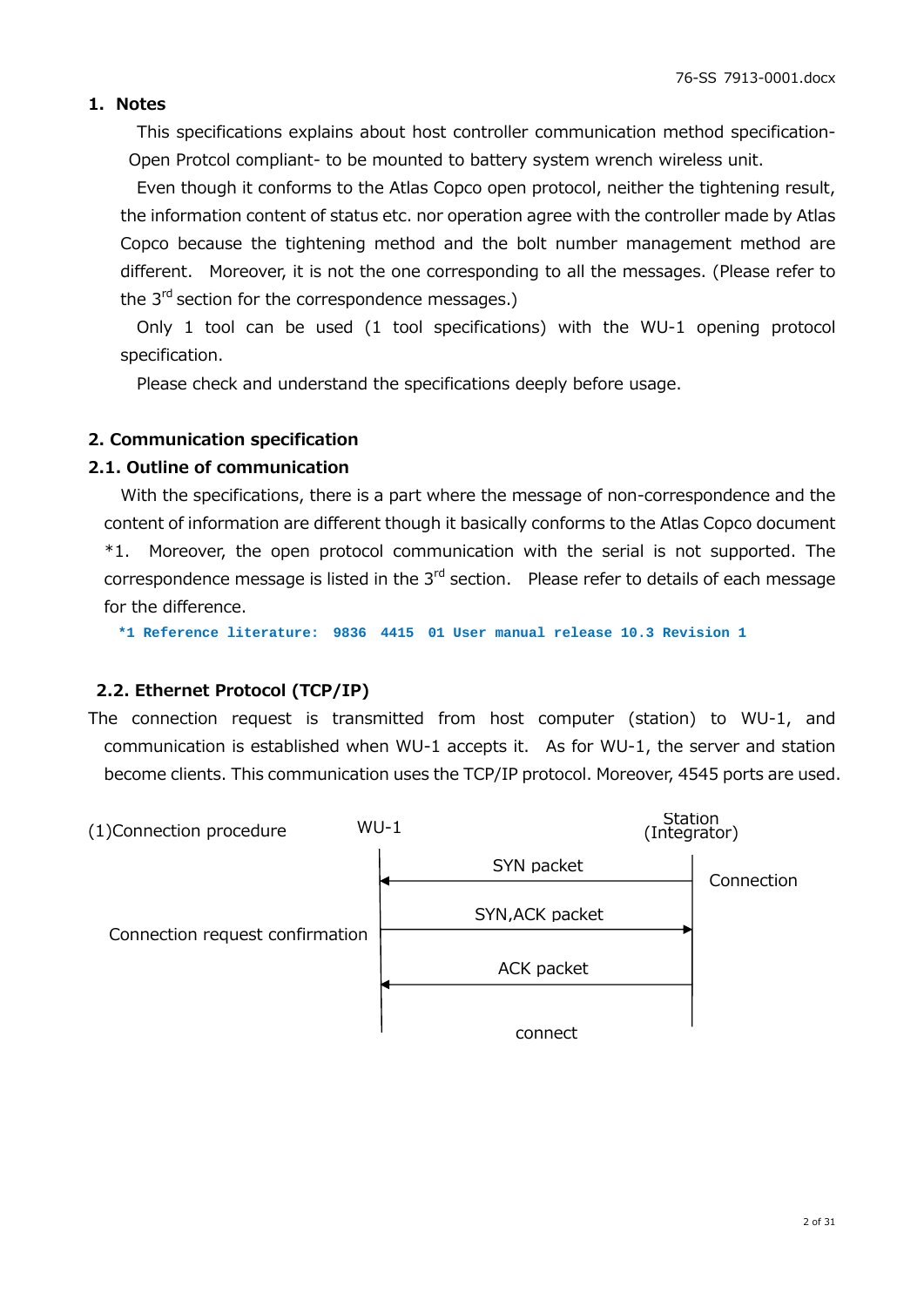(2)Disconnection procedure



# **2.3. Structure of message**

|            | Header (20byte) |             | Data                | End         |
|------------|-----------------|-------------|---------------------|-------------|
| Length     | MessageID       | Extension   | $\cdots$            | <b>NULL</b> |
| $4$ (byte) | $4$ (byte)      | $12$ (byte) | Maximum 1004 (byte) | $1$ (byte)  |
|            |                 | $3+1+1+2+5$ |                     |             |

Length: The length of the entire message (End NULL is excluded) is specified by the byte number.

|            | $0000 \sim 1024$ (ASCII)                                              |
|------------|-----------------------------------------------------------------------|
| MessageID: | ID that shows the message text is specified.                          |
| Data:      | Main body of message                                                  |
|            | (The structure is different depending on the content. Please refer to |
|            | the section of each MessageID.)                                       |
| End:       | NULL(0x00) It is assumed as the end of one byte message.              |

Extension:

| Extension 12 (byte)                                                 |            |            |            |            |  |  |  |
|---------------------------------------------------------------------|------------|------------|------------|------------|--|--|--|
| No Ack flag<br>Station ID<br>Spindle ID<br><b>Revision</b><br>Spare |            |            |            |            |  |  |  |
| 3(byte)                                                             | $1$ (byte) | $1$ (byte) | $2$ (byte) | $5$ (byte) |  |  |  |

Revison: Normally, 3 characters of space (ʻ0x20') or "001" (ʻ0x30','0x30','0x31') is specified. It might have two or more formats according to message ID. When either of which is specified, it is specified to this field.

No ack flag: Flag set: 1(ʻ0x31') and flag reset: Space (ʻ0x20') or 0(ʻ0x30') It is effective only for subscription message. When the flag of this field is set, controller (WU-1) sends the following push message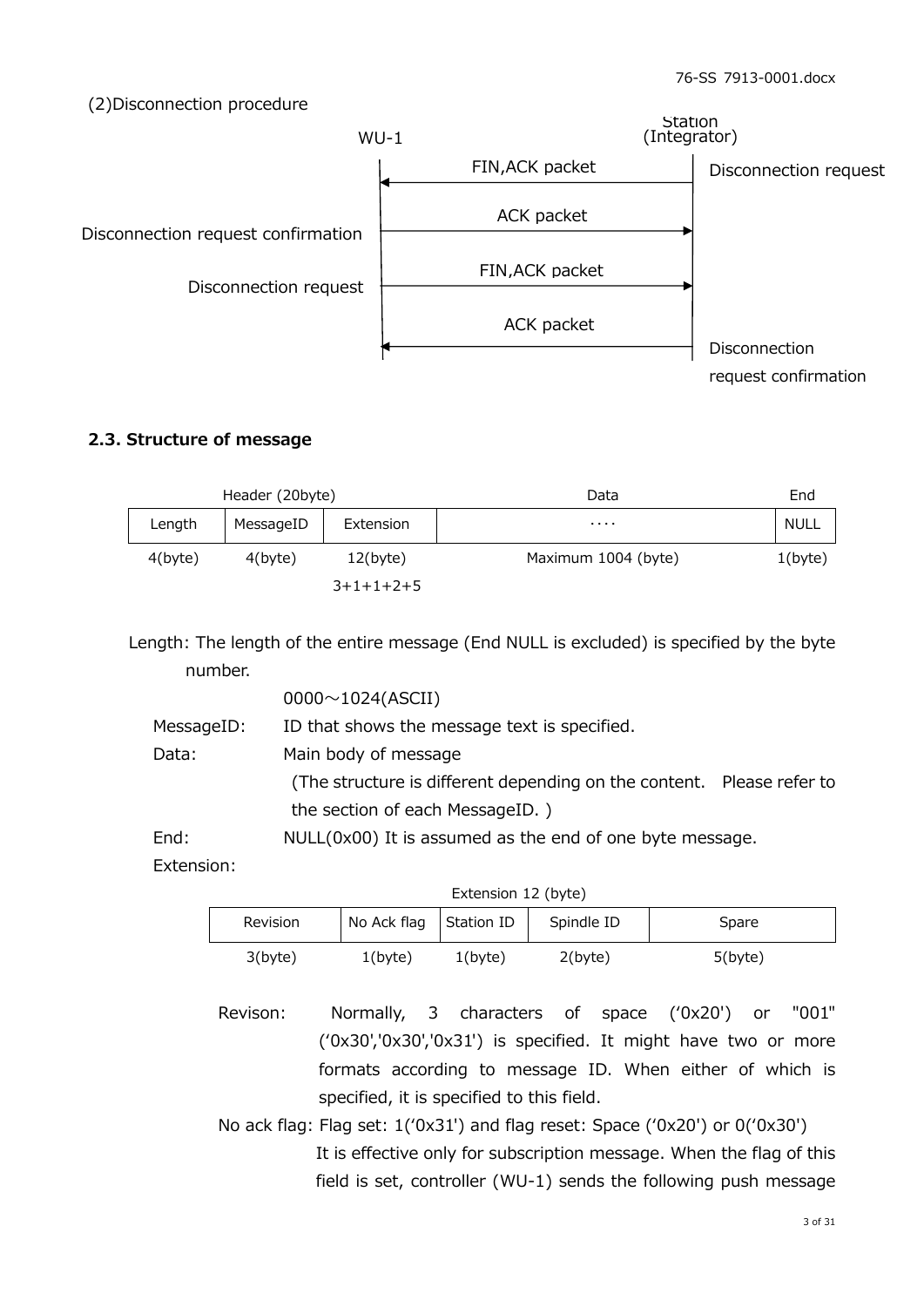without waiting for the reply for the acknowledgement of the message transmitted last time.

Station ID: No response. (Always space (ʻ0x20'))

Spindle ID: No response. (Always space (ʻ0x20'))

Spare: Five characters of space (ʻ0x20') are specified. (There is a possibility to be going to be extended in the future.)

## **2.4. Message Type**

There are messages that include the following contents.

・ Directive message (CMD):

Message to direct operation. The communication begins, ends, and work group is switched or information is requested and etc.

Subscribe (SUBSCR):

It is a message to permit (prompt) those outputs when the message (push message) is output by the incident on the WU-1 side such as tightening data, etc.. Moreover, the subscribed message that has already been directed can be canceled by unsubscribing message. (In the next table, subscribe and unsubscribe are both categorized as SUBSCR.)

> **Example) Tightening result MID0061 is transmitted at any time by subscribe MID0060 when tightening is finished. Tightening result automatic transmission is stopped from this state by subscribe MD0063.**

・ Response message (ACK):

Message to confirm message was received.

- Answer message (ANSWR) against request: Answer to CMD message to demand information.
- ・ Push message (PUSH): Message including the information transmitted from the WU-1 side when event occurs. Subscribe message beforehand
- ・ Other messages (OTHER): Keep alive (Existence confirmation).

# **2.5. About push message, answer message, and subscribe**

With the information transmission from WU-1, there are answer message (ANSWR) and push message (PUSH). When output of information is requested, the information against the request is answer message (ANSWR). Push message (PUSH) transmits the necessary information from WU-1 or the tool connected to the WU-1 such as tighgtening result at the time of tightening finish. However, push message is not something that transmits at the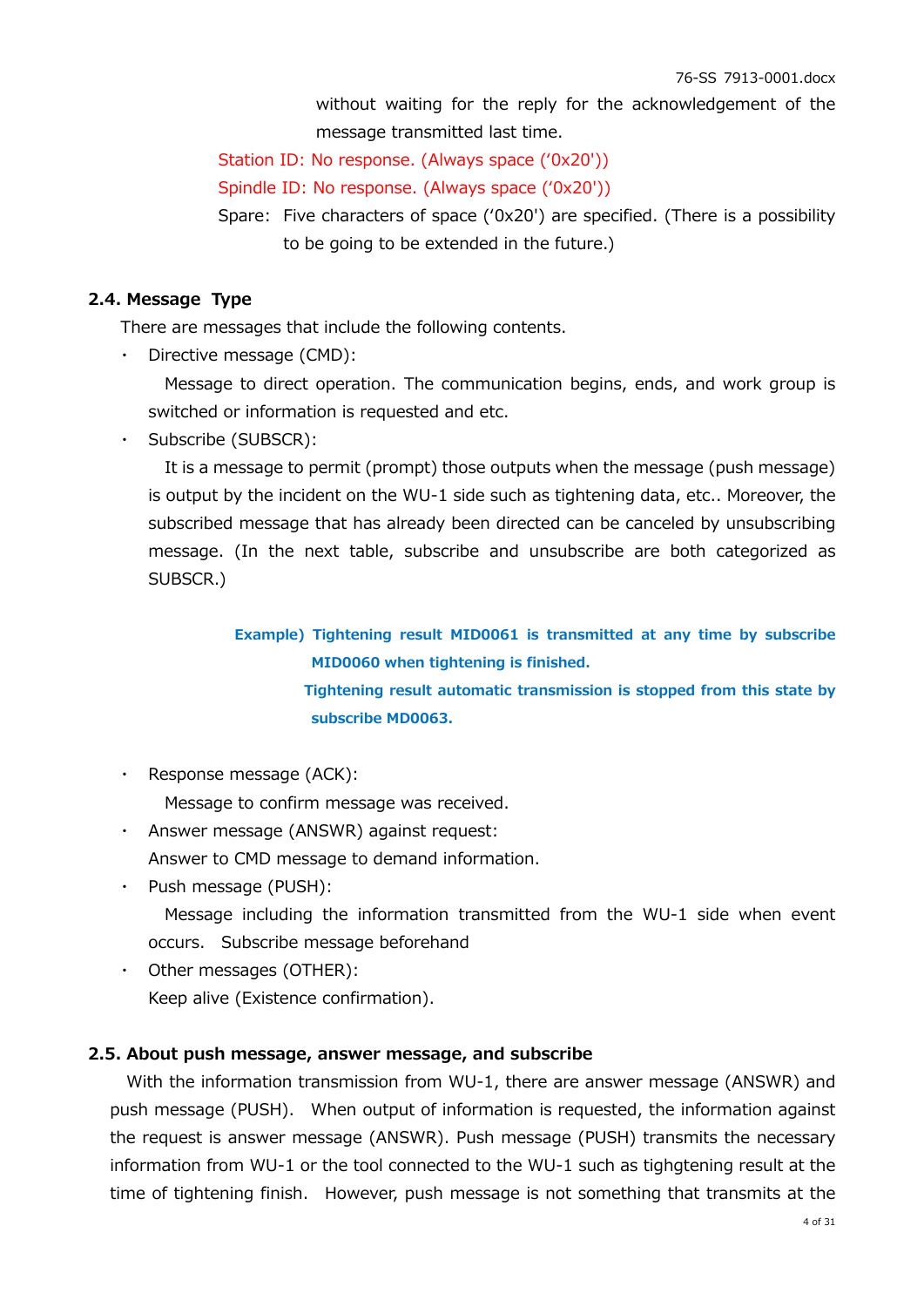occurrence of an event, and in order to have it transmit, it is necessary to request corresponding subscribe message (SUBSCR) beforehand.

For example, with the existing Yokota controllers, tightening result is output without fail at the time of tightening finish but in order to have it transmit tighening result (push message MID0061) at the time of tightening finish, it is necessary to direct the output of this push message by transmitting tightening result event transmission beginning (subscribe MID0060) beforehand. Moreover, it is necessary to transmit tightening result data reqest (0064CMD) to take out tightening result according to the timing on the station side. (The message reply against the request is tightening result data response (0061ANSWR). )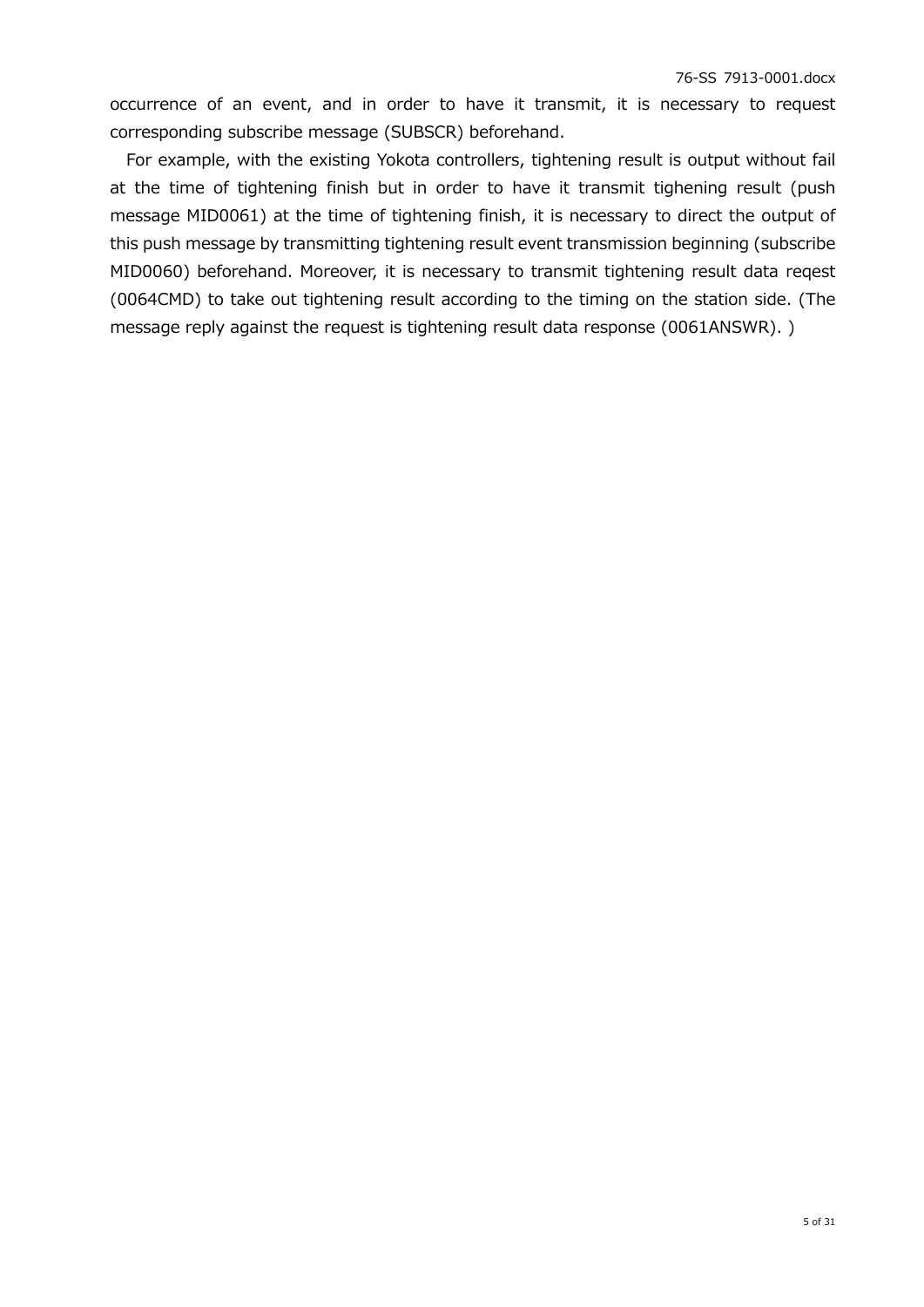# **2.6. List of available MessageID**

The following MessageID are prepared.

| MessageID | Contents                                                                                                                                                | Type          | Direction                  |
|-----------|---------------------------------------------------------------------------------------------------------------------------------------------------------|---------------|----------------------------|
| 0001      | Communication beginning<br>Communication start                                                                                                          | <b>CMD</b>    | Station $\rightarrow$ WU-1 |
| 0002      | Communication beginning response<br>Communication start ack                                                                                             | ACK(0001)     | $WU-1 \rightarrow$ Station |
| 0003      | Communication stop<br>Communication stop                                                                                                                | <b>CMD</b>    | Station $\rightarrow$ WU-1 |
| 0004      | Command refusal response<br>Command error                                                                                                               | ACK(nnnn)     | WU-1 $\rightarrow$ Station |
| 0005      | Command receipt response<br>Command accepted                                                                                                            | ACK(nnnn)     | $WU-1 \rightarrow$ Station |
| 0010      | Inquiry of available parameter set ID<br>Parameter set numbers upload request                                                                           | <b>CMD</b>    | Station $\rightarrow$ WU-1 |
| 0011      | Transmission of available arameter set ID<br>Parameter set numbers upload reply<br>[00350011 --- 004001002003004Null]                                   | <b>ANSWR</b>  | $WU-1 \rightarrow$ Station |
| 0012      | Parameter set data request (set value confirmation<br>request of each work)<br>Parameter set data upload request                                        | <b>CMD</b>    | Station $\rightarrow$ WU-1 |
| 0013      | data<br>value<br>Parameter set<br>response<br>(set<br>transmission of each work)<br>Parameter set data upload reply<br><< The format does not agree. >> | <b>ANSWR</b>  | $WU-1 \rightarrow$ Station |
| 0014      | Parameter set selection notification beginning<br>Parameter set "selected" subscribe                                                                    | <b>SUBSCR</b> | Station $\rightarrow$ WU-1 |
| 0015      | Parameter set selection notification<br>Parameter set "selected"<br>The date when the parameter set was rewritten last<br>is returned.                  | <b>PUSH</b>   | WU-1 $\rightarrow$ Station |
| 0016      | Parameter set selection notification response<br>Parameter set "selected" acknowledge<br>Acknowledge for a New Pset selected.                           | ACK(0015)     | Station $\rightarrow$ WU-1 |
| 0017      | Parameter set selection notification end<br>Parameter set "selected" unsubscribe<br>Reset the subscription for the Pset selection.                      | <b>SUBSCR</b> | Station $\rightarrow$ WU-1 |
| 0018      | Selection and beginning on Work (parameter set)<br>Select Parameter set                                                                                 | <b>CMD</b>    | Station $\rightarrow$ WU-1 |
| 0020      | Number of remaining bolt reset request<br>Reset Parameter set batch counter                                                                             | <b>CMD</b>    | Station $\rightarrow$ WU-1 |
| 0021      | Specified number completion (stop) notification<br>beginning<br>Lock at batch done subscribe                                                            | <b>SUBSCR</b> | Station $\rightarrow$ WU-1 |
| 0022      | Specified number completion (stop) notification<br>Lock at batch done upload<br>Argument ASCII 0 or 1 (Relay status)                                    | <b>PUSH</b>   | $WU-1 \rightarrow$ Station |
| 0023      | Specified number completion (stop) notification<br>response<br>Lock at batch done upload acknowledge                                                    | ACK(0023)     | Station $\rightarrow$ WU-1 |
| 0024      | Specified number completion (stop) notification end<br>Lock at batch done unsubscribe                                                                   | <b>SUBSCR</b> | Station $\rightarrow$ WU-1 |
| 0030      | Inquiry of available JOB ID<br>Job ID upload request                                                                                                    | <b>CMD</b>    | Station $\rightarrow$ WU-1 |
| 0031      | Transmission of available JOB ID                                                                                                                        | <b>ANSWR</b>  | $WU-1 \rightarrow$ Station |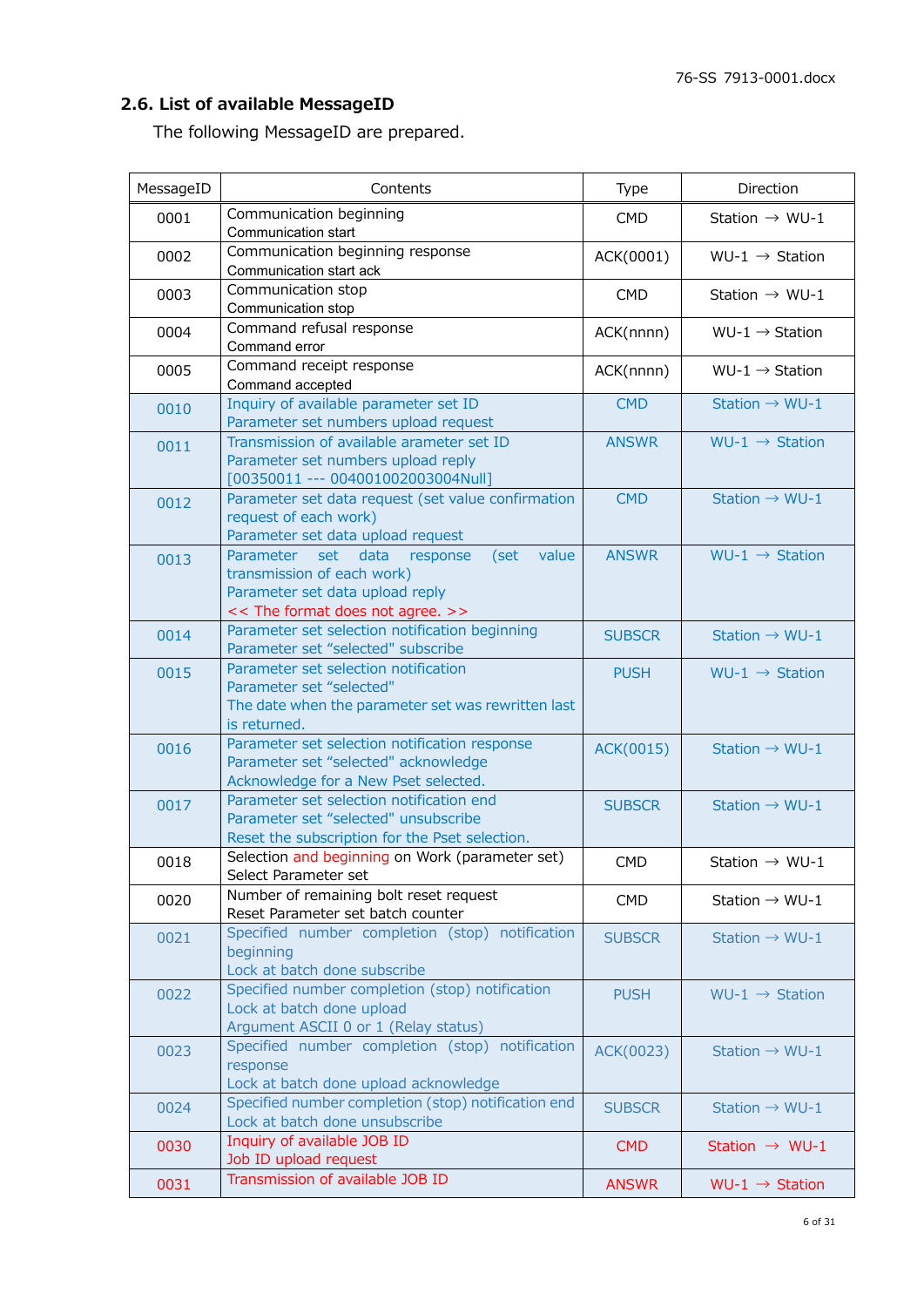|      | Job ID upload reply                                                                      |               |                            |
|------|------------------------------------------------------------------------------------------|---------------|----------------------------|
|      | % Since there is no JOB function, JOB ID is                                              |               |                            |
|      | replaced with work number                                                                |               |                            |
| 0032 | JOB data request (setting value confirmation                                             | <b>CMD</b>    | Station $\rightarrow$ WU-1 |
|      | request for each JOB ID)                                                                 |               |                            |
|      | Job data upload request                                                                  |               |                            |
| 0033 | JOB data response (transmission of setting value<br>for each JOB ID)                     | <b>ANSWR</b>  | WU-1 $\rightarrow$ Station |
|      |                                                                                          |               |                            |
|      | Job data upload reply                                                                    |               |                            |
|      | % Since there is no JOB function, JOB ID is                                              |               |                            |
|      | replaced with work number<br>Job status notification start                               |               |                            |
| 0034 | Job info subscribe                                                                       | <b>SUBSCR</b> | Station $\rightarrow$ WU-1 |
|      | Job status notification (transmitted at the time of                                      |               |                            |
| 0035 | JOB selection and every tightening during JOB)                                           | <b>PUSH</b>   | WU-1 $\rightarrow$ Station |
|      | Job info                                                                                 |               |                            |
|      | * Since there is no JOB function, JOB ID is                                              |               |                            |
|      | replaced with work number                                                                |               |                            |
|      | JOB status notification response                                                         |               |                            |
| 0036 | Job info acknowledge                                                                     | ACK(0035)     | Station $\rightarrow$ WU-1 |
|      | Job status notification end                                                              |               |                            |
| 0037 | Job info unsubscribe                                                                     | <b>SUBSCR</b> | Station $\rightarrow$ WU-1 |
|      | JOB selection and start                                                                  |               |                            |
| 0038 | Select Job                                                                               | <b>CMD</b>    | Station $\rightarrow$ WU-1 |
|      | * Since there is no JOB function, JOB ID is                                              |               |                            |
|      | replaced with work number                                                                |               |                            |
| 0039 | Job restart request                                                                      | <b>CMD</b>    | Station $\rightarrow$ WU-1 |
|      | <b>Job Restart</b>                                                                       |               |                            |
|      | * Since there is no JOB function, JOB ID is                                              |               |                            |
|      | replaced with work number                                                                |               |                            |
| 0040 | Controller information request                                                           | <b>CMD</b>    | Station $\rightarrow$ WU-1 |
|      | Tool data upload request                                                                 |               |                            |
| 0041 | Controller information response                                                          | <b>ANSWR</b>  | $WU-1 \rightarrow$ Station |
|      |                                                                                          |               |                            |
|      | Tool data upload reply                                                                   |               |                            |
| 0042 | Solenoid valve OFF                                                                       | <b>CMD</b>    | Station $\rightarrow$ WU-1 |
|      | Disable Tool                                                                             |               |                            |
| 0043 | Solenoid valve ON                                                                        | <b>CMD</b>    | Station $\rightarrow$ WU-1 |
|      | Enable Tool                                                                              |               |                            |
| 0050 | VIN number setting $\rightarrow$ in the transmission to 0150                             | <b>CMD</b>    | Station $\rightarrow$ WU-1 |
|      | (The length of Data Field is different).                                                 |               |                            |
|      | Vehicle Id Number download request                                                       |               |                            |
| 0051 | VIN number notification beginning                                                        | <b>SUBSCR</b> | Station $\rightarrow$ WU-1 |
|      | Vehicle Id Number upload subscribe                                                       |               |                            |
| 0052 | VIN number notification                                                                  | <b>PUSH</b>   | WU-1 $\rightarrow$ Station |
|      | Vehicle Id Number upload                                                                 |               |                            |
| 0053 | VIN number notification response                                                         | ACK(0052)     | Station $\rightarrow$ WU-1 |
|      | Vehicle Id Number upload acknowledge                                                     |               |                            |
| 0054 | VIN number notification end                                                              | <b>SUBSCR</b> | Station $\rightarrow$ WU-1 |
|      | Vehicle Id Number upload unsubscribe                                                     |               |                            |
| 0060 | Tightening<br>result<br>data<br>event<br>transmission                                    | <b>SUBSCR</b> | Station $\rightarrow$ WU-1 |
|      | beginning                                                                                |               |                            |
|      | Last tightening result data subscribe                                                    |               |                            |
| 0061 | Tightening result data response                                                          | <b>PUSH</b>   | $WU-1 \rightarrow$ Station |
|      | Last tightening result data upload                                                       |               |                            |
| 0062 | Tightening result data reception response                                                | ACK(0061)     | Station $\rightarrow$ WU-1 |
| 0063 | Last tightening result data acknowledge<br>Tightening result data event transmission end | <b>SUBSCR</b> | Station $\rightarrow$ WU-1 |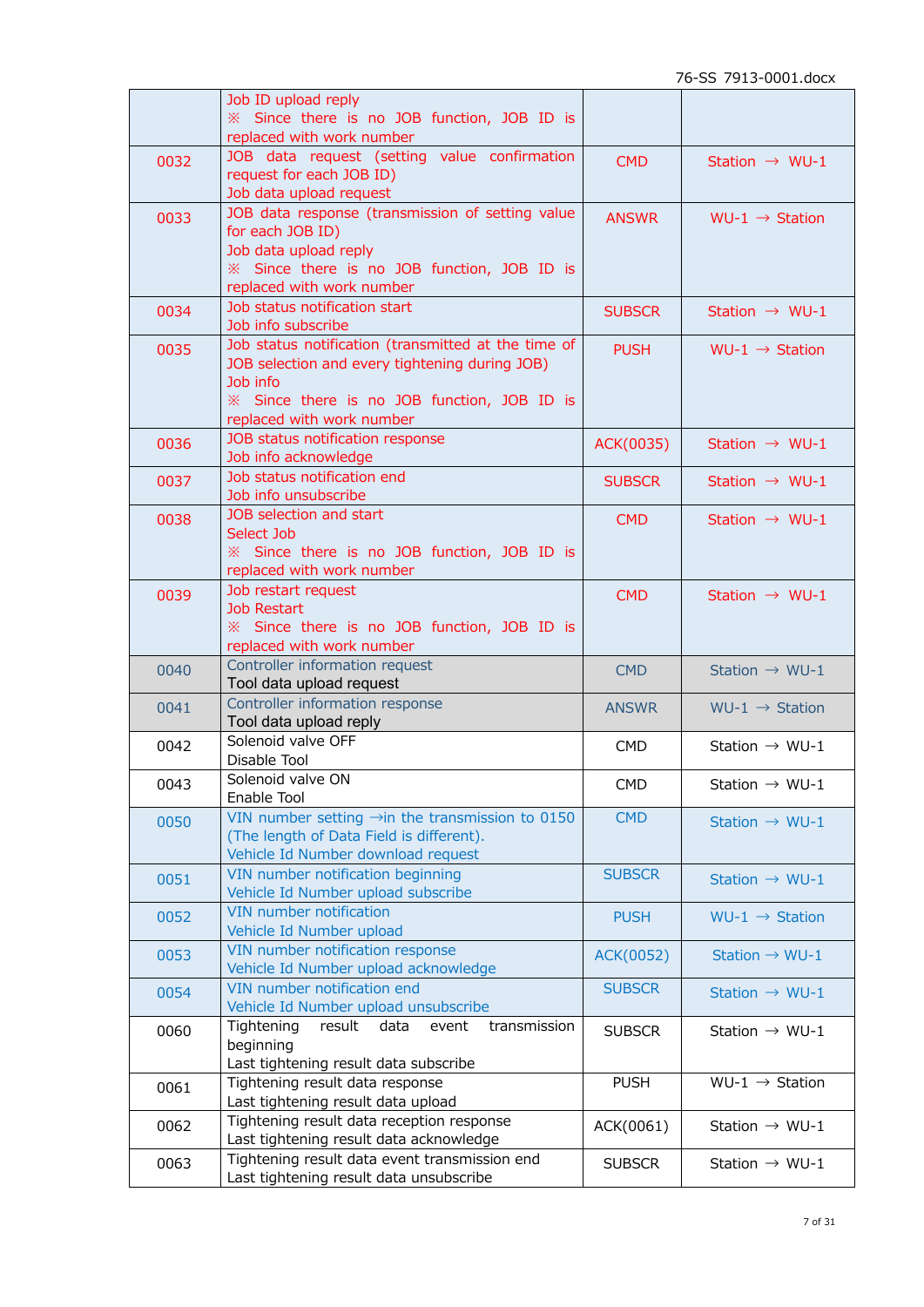76-SS 7913-0001.docx

| 0064 | Tightening result data request <the current="" spec.<br="">is for a specific customer&gt;<br/>Old tightening result upload request</the> | <b>CMD</b>   | Station $\rightarrow$ WU-1                               |
|------|------------------------------------------------------------------------------------------------------------------------------------------|--------------|----------------------------------------------------------|
| 0065 | Tightening result data<br>Old tightening result reply                                                                                    | <b>ANSWR</b> | WU-1 $\rightarrow$ Station                               |
| 0150 | Car number setting<br>Identifier download request                                                                                        | <b>CMD</b>   | Station $\rightarrow$ WU-1                               |
| 9999 | Keepalive message<br>Keep alive open protocol communication                                                                              | <b>OTHER</b> | Station $\rightarrow$ WU-1<br>WU-1 $\rightarrow$ Station |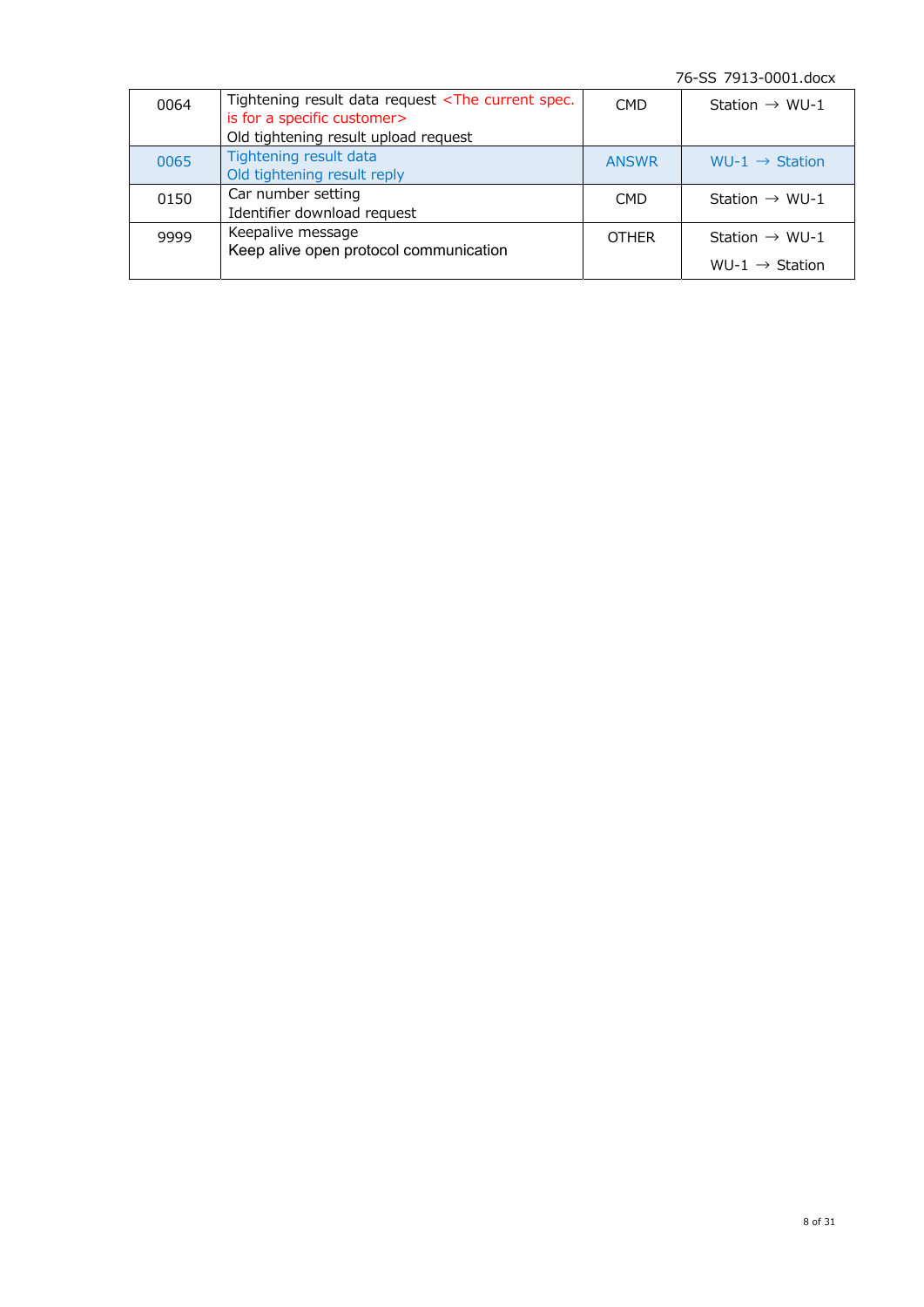## **2.7. The details of message.**

## **2.7.1. Communication beginning and end**

The communication between WU-1 and the station is begun by the communication beginning procedure. At power activation, after the connection by TCP/IP (), beginning of the communication is notified, and demanded from the station side by communication beginning command. If WU-1 is in the condition to begin communication, it answers communication begin response and communication begins. Until that time, transmission and reception of message is not possible.

## **(1) Communication beginning (MID 0001, CMD, station → WU-1 )**

| Header (20byte)     |              |            |  |            |             | End         |            |
|---------------------|--------------|------------|--|------------|-------------|-------------|------------|
|                     | 0020         | 0001       |  |            | Extension   | <b>NULL</b> |            |
|                     | $4$ (byte)   | $4$ (byte) |  |            | $12$ (byte) | $1$ (byte)  |            |
| Extension 12 (byte) |              |            |  |            |             |             |            |
|                     | Space or 001 |            |  | Space or 0 |             | Space       | Space      |
|                     | $3$ (byte)   |            |  | $1$ (byte) | $1$ (byte)  | 2(byte)     | $5$ (byte) |

**Revision must be space or 001 for the extension. Others must be spaces.** 

 The station side notifies the start of communication and requests to enable communication. After receiving this message, if this message is received again without receiving coummnication stop message, command rejection (MID 0004 / error code Only 96 will be transmitted..

#### **(2)Communication beginning response (MID 0002, ACK 0001, WU-1 → station )**

| Header (20byte)                |         |  |      |            | Data       |         |            |             | End        |    |             |             |
|--------------------------------|---------|--|------|------------|------------|---------|------------|-------------|------------|----|-------------|-------------|
|                                | 0057    |  | 0002 | Extension  | 01         | Cell ID | 02         |             | Channel ID | 03 | Controller- | <b>NULL</b> |
|                                |         |  |      |            |            | 4(byte) |            |             | 2(byte)    |    | name        |             |
|                                |         |  |      |            |            |         |            |             |            |    | $25$ (byte) |             |
| 4(byte)<br>4(byte)<br>12(byte) |         |  |      |            |            |         |            | $37$ (byte) |            |    | $1$ (byte)  |             |
| Extension 12 (byte)            |         |  |      |            |            |         |            |             |            |    |             |             |
|                                | Space   |  |      | Space      | Space      | Space   | Space      |             |            |    |             |             |
|                                | 3(byte) |  |      | $1$ (byte) | $1$ (byte) | 2(byte) | $5$ (byte) |             |            |    |             |             |

#### **Extension has 12 byte space.**

When communication beginning (0001) is received, WU-1 replies this message when

it is possible to communicate. The data includes the following fixed character string.

| Cell ID     | "0000"   |                   |
|-------------|----------|-------------------|
| Channel ID  | "00"     |                   |
| Controller- | $\prime$ | "(25 space bytes) |
| name        |          |                   |

## **(3)Communication stop (MID 0003, CMD, station → WU-1)**

|      | Header (20byte) | Fnd       |      |
|------|-----------------|-----------|------|
| 0020 | 0003            | Extension | NULL |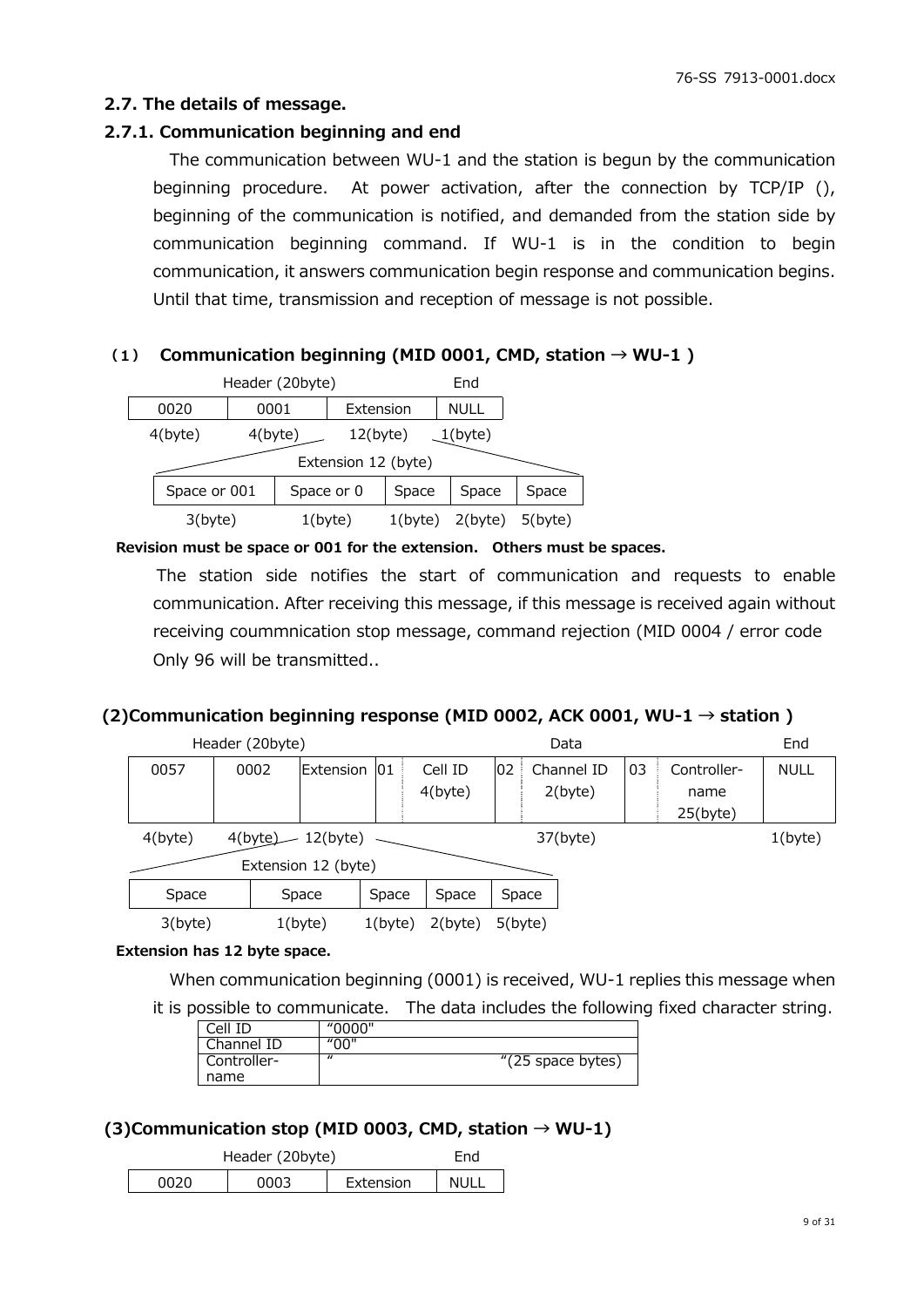| $4$ (byte) | 4(byte) | $12$ (byte) | $1$ (byte) |
|------------|---------|-------------|------------|
|------------|---------|-------------|------------|

**Revision must be space or 001 for the extension. Others must be spaces.** 

This message is sent when communication ends from the station side. Upon receipt of this message, the status of the previous subscription and status of retransmission are reset. The same thing will be done in case connection is disconnected without this message.

#### **2.7.2. Refusal of message and acceptance**

When WU-1 receives a message, it transmits command reject (MID 0004), if it is a message not supported. If is the message that can be interpreted, it transmits acceptance (MID 0005) message or the message including corresponding informaiton in order to execute the operation. The accept message contains message ID of the received message.

#### **(1)Command refusal (MID 0004, ACK(NAK) nnnn, WU-1 → station)**

|            | Header (20byte) |           | Message ID | Error Code | End        |
|------------|-----------------|-----------|------------|------------|------------|
| 0026       | 0004            | Extension | ****       | 99         | NULL       |
| $4$ (byte) | $4$ (byte)      | 12(b)     | $4$ (byte) | $2$ (byte) | $1$ (byte) |

#### **Extension has 12 byte space.**

When uncorrespondence command message is received, the received message ID is stored in the ID field of this message and it is replied. The error codes and conditons corresponding to MID are as follows.

| Message ID | Error code     | Condition                                                          |
|------------|----------------|--------------------------------------------------------------------|
| All        | 99             | format error / unsupported command                                 |
| 0001       | 96             | Duplicate reception                                                |
| 0012       | 0 <sub>2</sub> | work number other than 001 to 004                                  |
| 0014       | 13             | Duplicate reception                                                |
| 0017       | 14             | This message received without receiving MID 0014                   |
| 0018       | 0 <sub>3</sub> | Specify the work that exceeded work limit / work number other than |
|            |                | 001 to 004                                                         |
| 0020       | 0 <sub>4</sub> | Work number different from the current work / other than 001 to    |
|            |                | 004                                                                |
| 0021       | 90             | Duplicate reception                                                |
| 0024       | 91             | This message received without receiving MID0021                    |
| 0032       | 17             | JOB (Work number) is other than $001 \sim 004$                     |
| 0034       | 18             | Duplicate reception of JOB (work number)                           |
| 0037       | 19             | This message received without receiving MID0034                    |
| 0038       | 20             | Specify JOB ID (work) that exceeded JOB (work) limit / other than  |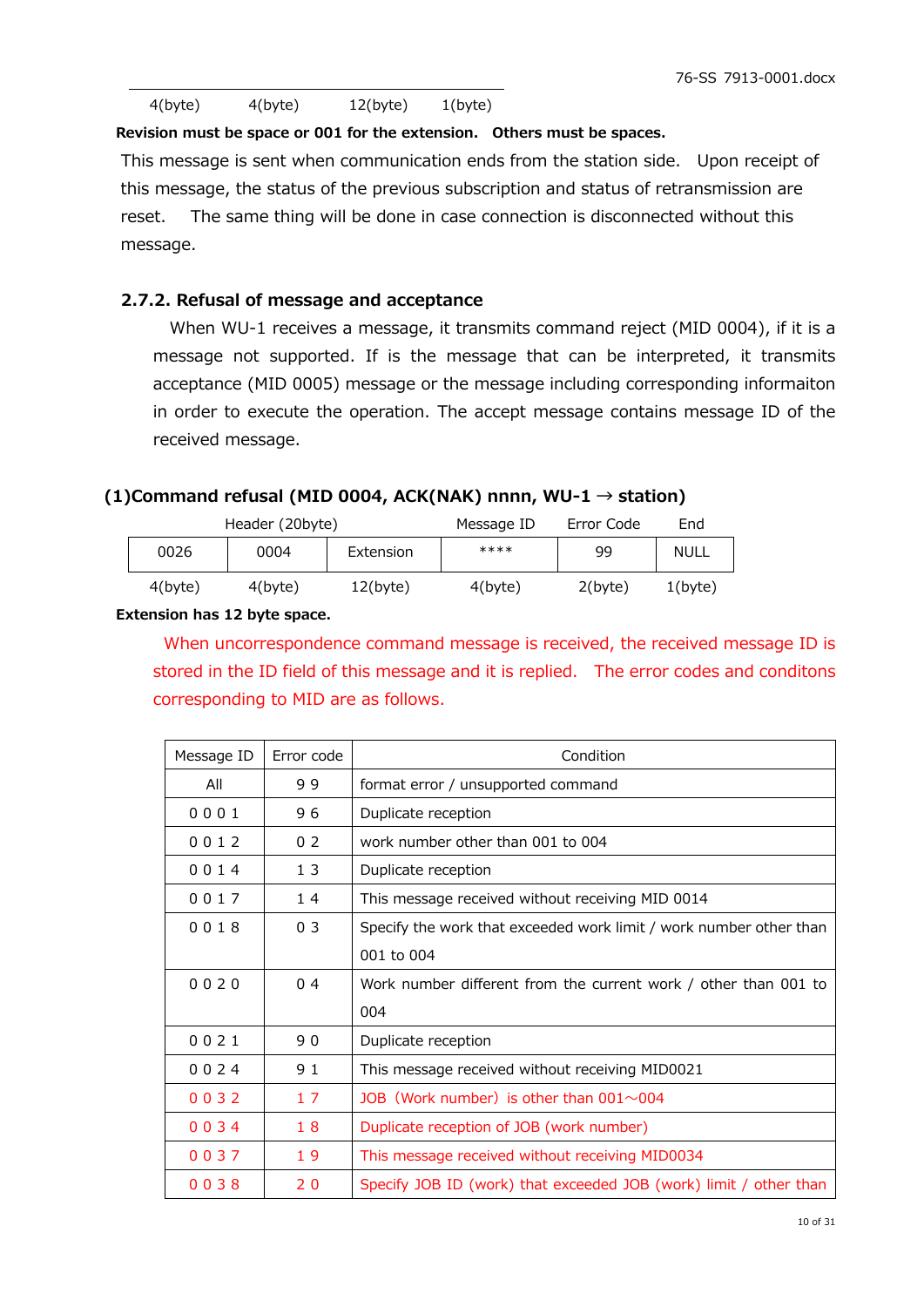|      |                | 001 to 004                                                          |
|------|----------------|---------------------------------------------------------------------|
| 0039 | 21             | JOB ID (work number) different from current JOB (work) / other than |
|      |                | 001 to 004                                                          |
| 0051 | 06             | Duplicate receiption                                                |
| 0054 | 0.7            | This message received without receiving MID0051                     |
| 0060 | 09             | Duplicate reception                                                 |
| 0063 | 1 <sub>0</sub> | This message received without receiving MID0060                     |
| 0064 | 1 <sub>5</sub> | There is no tightening data corresponding to the tightening ID      |
| All  | 97             | Rev of Specified MID is not supported (when Rev space of extension  |
|      |                | is other than 001)                                                  |

# **(2)Command acceptance (MID 0005, ACK nnnn, WU-1 → station)**

|            | Header (20byte) | Message ID  | End        |             |
|------------|-----------------|-------------|------------|-------------|
| 0024       | 0005            | Extension   | ****       | <b>NULL</b> |
| $4$ (byte) | $4$ (byte)      | $12$ (byte) | $4$ (byte) | $1$ (byte)  |

#### **Extension has 12 byte space.**

When command message is received, the received message ID is stored in the ID field of this message and it is replied.

When the following message is received and confirmed, this message is transmitted.

| Message ID | Contents                                |
|------------|-----------------------------------------|
| 0003       | Communication stop                      |
| 0014       | Parameter set "selected" subscribe      |
| 0017       | Parameter set "selected" unsubscribe    |
| 0018       | Select parameter set                    |
| 0020       | Reset parameter set batch counter       |
| 0021       | Lock at batch done subscribe            |
| 0024       | Lock at batch done unsubscribe          |
| 0034       | Job info subscribe                      |
| 0037       | Job info unsubscribe                    |
| 0038       | Select Job                              |
| 0039       | Job restart                             |
| 0042       | Disable tool                            |
| 0043       | Enable tool                             |
| 0050       | VIN download request                    |
| 0051       | VIN upload subscribe                    |
| 0054       | VIN upload unsubscribe                  |
| 0060       | Last tightening result data subscribe   |
| 0063       | Last tightening result data unsubscribe |
| 0150       | Identifier download request             |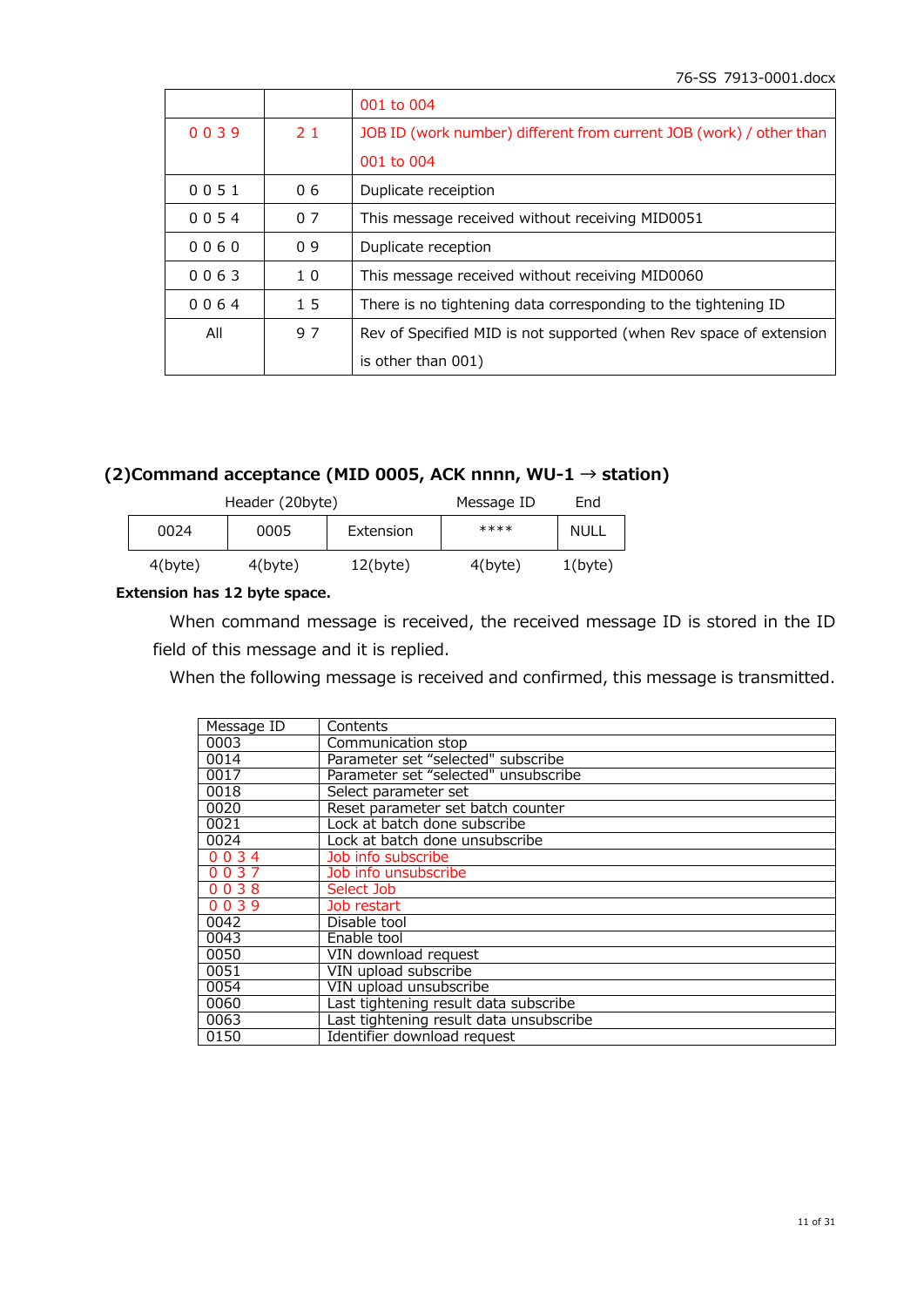## **2.7.3. Confirmation, change, and bolt number reset of parameter set (PSET) ID**

The Yokota controllers including WU-1 do not support the management method using JOB and parameter set (PSET). The memory of plural conditions or bolt management is done by a work group. However, the PSET in Open protocol can work as a work number because a work group is a set of setting values of a tightening condition.

## **(1)Inquiry of available parameter set ID(PSETID) (MID 0010, CMD, station→WU-1)**

| Header (20byte) | End        |             |            |
|-----------------|------------|-------------|------------|
| 0020            | 0010       | Extension   | NULL       |
| $4$ (byte)      | $4$ (byte) | $12$ (byte) | $1$ (byte) |

**Revision must be space or 001 for the extension. Others must be spaces.** 

By the message of this inquiry, WU-1 answers available work ID by available PSETID transmission (MID 0011) in the section that follows (2). Command acceptance (MID 0005) message is not transmitted.

## (2) Available PSETID transmission (MID 0011, ANSWR 0010, WU-1  $\rightarrow$  station )

|         | Header (20byte) |                   |                 | End                     |                |             |
|---------|-----------------|-------------------|-----------------|-------------------------|----------------|-------------|
| 0026    | 0011            | <b>IExtension</b> | Effective       | Effective work          | Effective work | <b>NULL</b> |
| 0029    |                 |                   | Inumber of work | number 1                | number n       |             |
| 0032    |                 |                   | $3$ (byte)      | 3(byte)                 |                |             |
| 0035    |                 |                   |                 |                         | 3(byte)        |             |
|         |                 |                   |                 |                         | $X(n-1)$       |             |
| 4(byte) | $4$ (byte)      | $12$ (byte)       |                 | $3 + 3 \times n$ (byte) |                | $1$ (byte)  |

**Extension has 12 byte space.** 

When inquiry of available parameter set ID (PSETID) is received, available work number, that is the contents set in "work limitation" of the internal setting is answered in the following format. The message is as follows. The message is as follows.

| Setting of limitation of   Message text |          |                      |  |
|-----------------------------------------|----------|----------------------|--|
| number of work                          |          |                      |  |
| 1:Only a                                | 00260011 | 001001[Nul]          |  |
| 2:a,b                                   | 00290011 | 002001002[Nul]       |  |
| 3:a,b,c                                 | 00320011 | 003001002003[Nul]    |  |
| 4:a,b,c,d                               | 00350011 | 004001002003004[Nul] |  |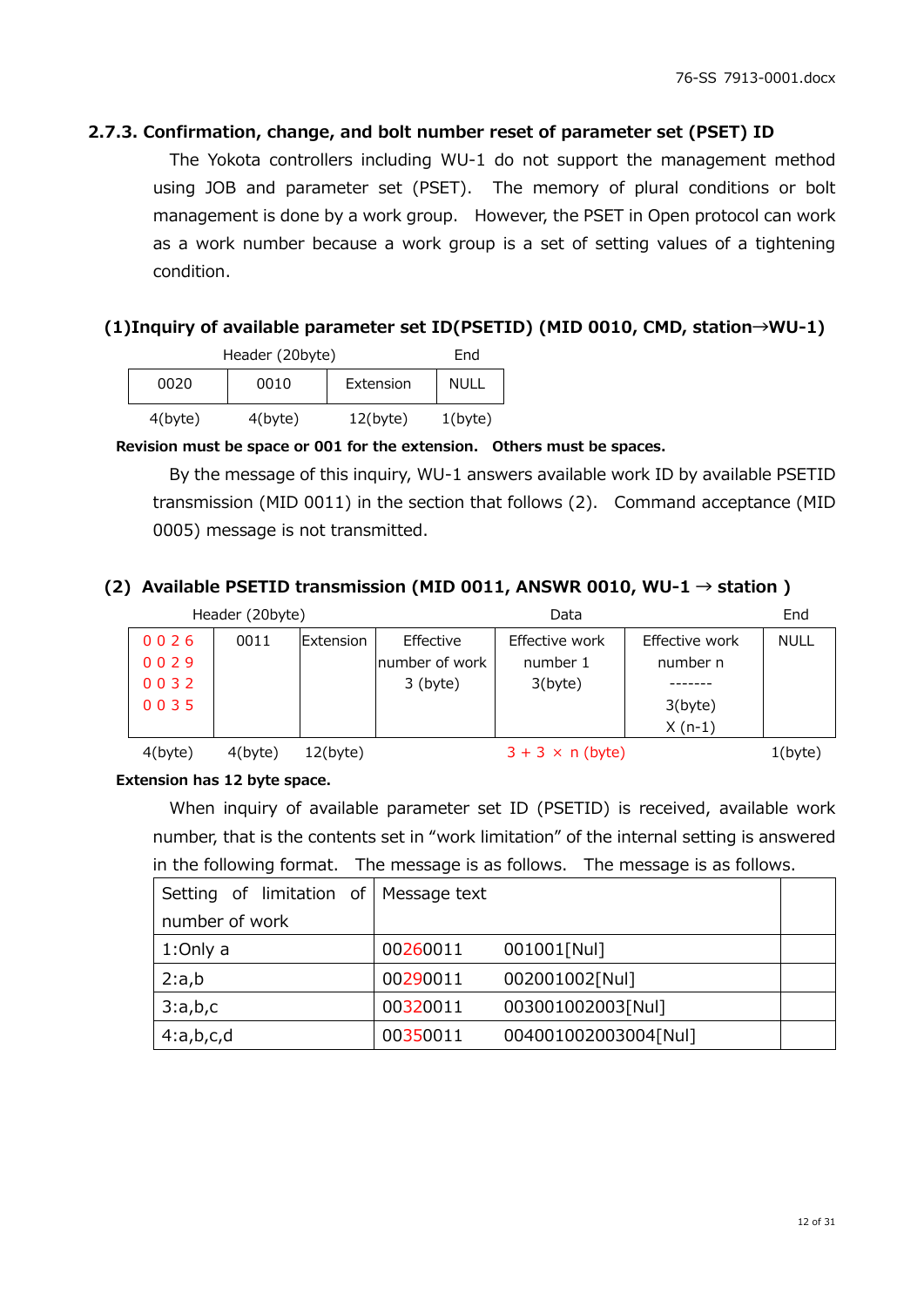## **(3)Parameter set data request (MID 0012, CMD, station→WU-1)**

|            | Header (20byte) |             | Data (3byte)       | End        |
|------------|-----------------|-------------|--------------------|------------|
| 0023       | 0012            | Extension   | 001,002,003 or 004 | NULL       |
| $4$ (byte) | $4$ (byte)      | $12$ (byte) | 3(b)               | $1$ (byte) |

The setting item of each work is inquired. The result is answered by MID 0013 but the format is a unique one. If the data is other than 001 to 004, only command rejection (MID 0004 / error code 02) is sent.

## **(4)Parameter set data response (MID 0013, ANSWR, WU-1→station)**

|         | Header (20byte) |           | Data (84byte)          | End        |
|---------|-----------------|-----------|------------------------|------------|
| 0104    | 0013            | Extension | Set value of each work | NULL       |
| 4(byte) | $4$ (byte)      | (bvte)    | $84$ (byte)            | $1$ (byte) |

The setting item of each work is inquired. Data has the format listed below.

(PSET:001=Work A/002=Work B/003=Work C/004=Work D)

| Parameter             | ID | <b>Byte</b> | Explanation                                                  |  |  |
|-----------------------|----|-------------|--------------------------------------------------------------|--|--|
| (PSET)Number          | 01 | 3           | Work number ("000"-"003")                                    |  |  |
| PSET name             | 02 | 25          | Space (0x20) buried                                          |  |  |
| Direction of rotation | 03 | 1           | Always $1(0x31)$                                             |  |  |
| Batch size            | 04 | 2           | A set number is displayed ("01"-"99").                       |  |  |
| Lower limit torque    | 05 | 6           | Lower limit torque set value (The value multiplied by 100 to |  |  |
|                       |    |             | the value)                                                   |  |  |
| Upper limit torque    | 06 | 6           | Upper limit torque set point (The value multiplied by 100 to |  |  |
|                       |    |             | the value)                                                   |  |  |
| Target torque         | 07 | 6           | Cutting torque set point (The value multiplied by 100 to the |  |  |
|                       |    |             | value)                                                       |  |  |
| Angle lower limit     | 08 | 5           | Tightening angle lower limit setting value                   |  |  |
| Angle upper limit     | 09 | 5           | Tightening angle upper limit setting value                   |  |  |
| Target angle          | 10 | 5           | "00000"                                                      |  |  |

#### (MID 0013)The details of parameter set data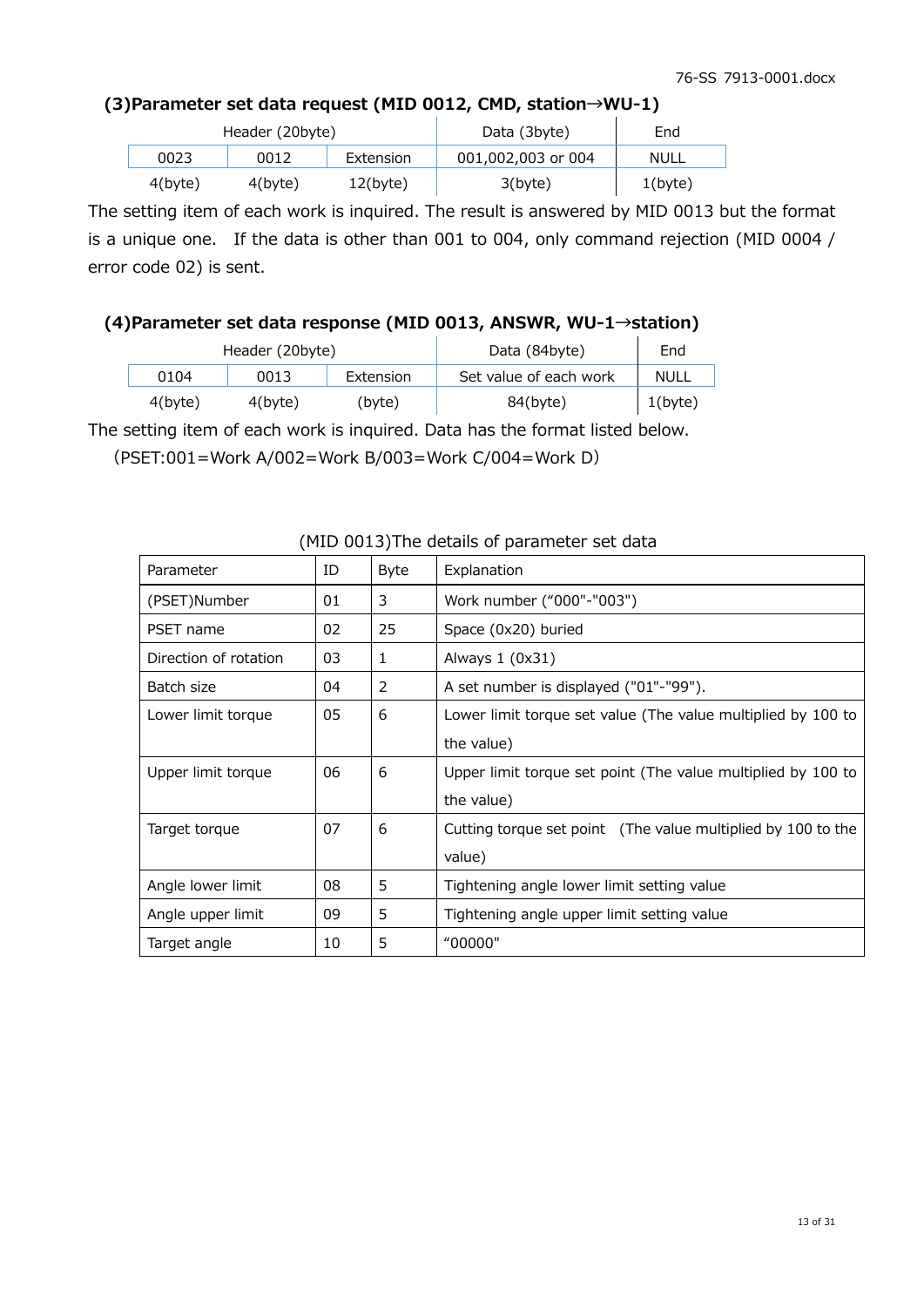## **(5) Parameter set selection notification start (MID 0014, SUBSCR, station→WU-1)**

| Header (20byte) |                          |            |  |                      |            | End         |       |
|-----------------|--------------------------|------------|--|----------------------|------------|-------------|-------|
|                 | 0020                     | 0014       |  | Extension            |            | <b>NULL</b> |       |
|                 | $4$ (byte)               | $4$ (byte) |  | $12$ (byte)          |            | $1$ (byte)  |       |
|                 |                          |            |  | Extension 12 (byte)  |            |             |       |
|                 | Space or 001             |            |  | No Ack flag<br>Space |            | Space       | Space |
|                 | $3$ (byte)<br>$1$ (byte) |            |  | $1$ (byte)           | $2$ (byte) | $5$ (byte)  |       |

 **Revision must be space or 001 for the extension. Others must be spaces. Reference No Ack flag only.** 

When the work selection message reception or the input End, etc. and the work switch operation are done, WU-1 is set to transmit the parameter set data selection notification (MID 0015) in the following item, according to this inquiry message.

When No Ack flag is set to 1, the reception of response (MID 0016) is not waited after the parameter set data selection notification (MID 0015) is transmitted. (Retransmission is not made. It is transmitted if there is a change next.)

When duplicates are received, only command rejection (MID 0004 / error code 13) is sent.

# **(6) Notification of parameter set data selection (MID 0015, PUSH, WU-1→station)**

| Header (20byte)                                                |  |                   |            |            |             | End         |                        |             |
|----------------------------------------------------------------|--|-------------------|------------|------------|-------------|-------------|------------------------|-------------|
| 0042                                                           |  | 0015<br>Extension |            |            | Work number |             | The final, set<br>date | <b>NULL</b> |
| $4$ (byte)<br>$12$ (byte)<br>$4$ (byte)<br>Extension 12 (byte) |  |                   |            | 3(byte)    |             | $19$ (byte) | $1$ (byte)             |             |
| No Ack flag<br>Space or 001                                    |  | Space             | Space      | Space      |             |             |                        |             |
| $1$ (byte)<br>3(byte)                                          |  |                   | $1$ (byte) | $2$ (byte) | $5$ (byte)  |             |                        |             |

#### **Extension has 12 byte space**

The change in a work group is notified. It is specified by triple digit of ASCII character.

Work A:001/work B:002/work C:003/work D:004

When No Ack flag of parameter data selection notification beginning (MID 0014) is set to 1, the reception of response (MID 0016) is not waited after the parameter set data selection notification (MID 0015) is transmitted. (Retransmission is not made. It is transmitted if there is a change next.)

#### **(7) Parameter set data response (MID 0016, ACK, station→WU-1)**

| Header (20byte) | Fnd        |             |            |
|-----------------|------------|-------------|------------|
| 0020            | 0016       | Extension   | NULL       |
| $4$ (byte)      | $4$ (byte) | $12$ (byte) | $1$ (byte) |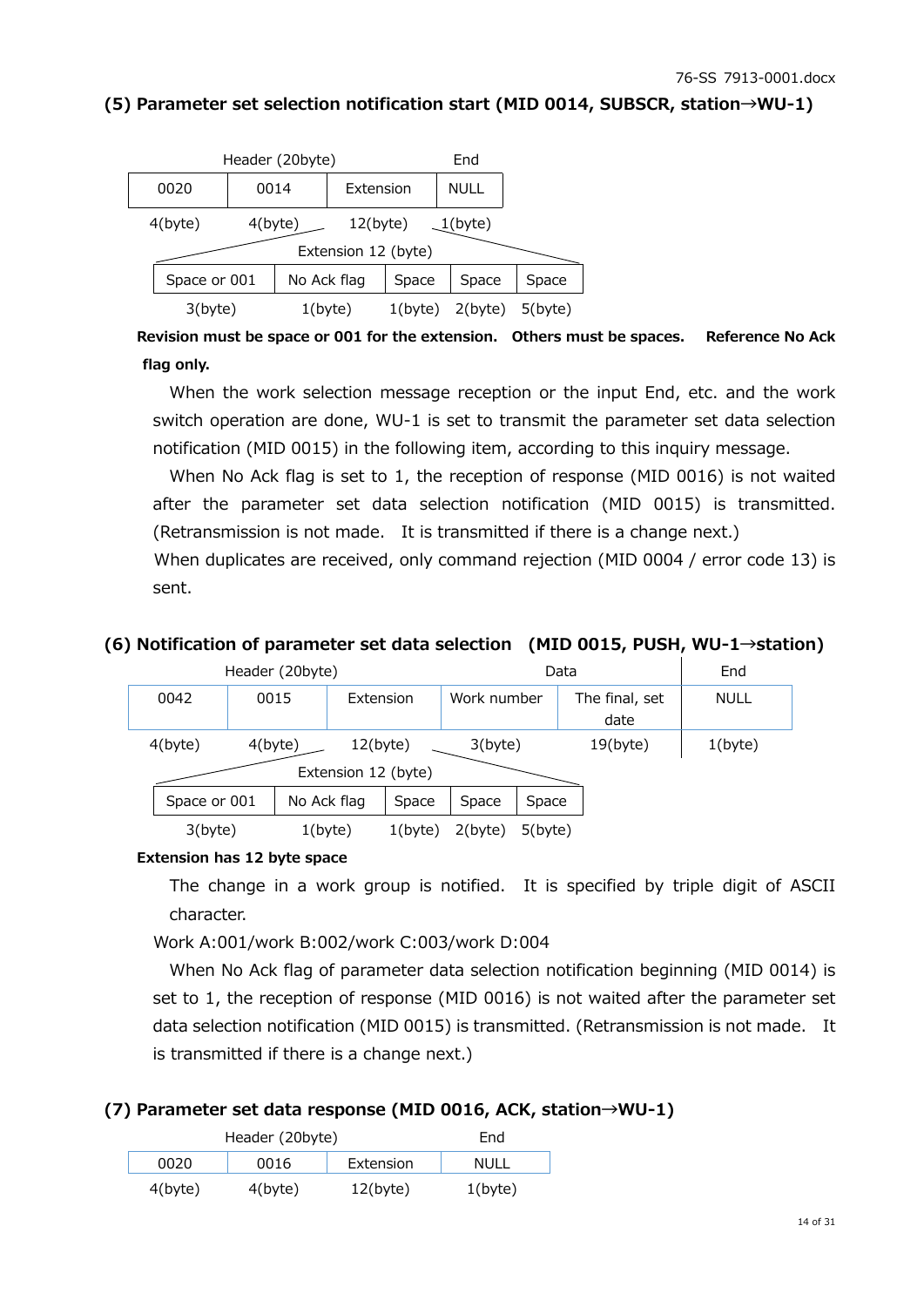#### **Revision must be space or 001 for the extension.**

It replies to notification of parameter set data (MID 0015).

## **(8)Parameter set selection notification end (MID 0017, SUBSCR, station→WU-1)**

| Header (20byte) | End        |             |            |
|-----------------|------------|-------------|------------|
| 0020            | 0017       | Extension   | NULL       |
| $4$ (byte)      | $4$ (byte) | $12$ (byte) | $1$ (byte) |

#### **Revision must be space or 001 for the extension.**

The state being notified at the change is released (Unscribe) by parameter set data selection notification beginning (MID 0014).

When receiving without receiving MID0014, only command rejection (MID 0004 / error code 14) is sent.

## **(9)Selection of work (0018) (MID 0018, CMD, station→WU-1)**

| Header (20byte) |            |           | Data        | End         |
|-----------------|------------|-----------|-------------|-------------|
| 0023            | 0038       | Extension | Work number | <b>NULL</b> |
| $4$ (byte)      | $4$ (byte) | 12(b)     | 3(b)        | 1(b)        |

A work group is specified. The specified work is specified by the triple digit of ASCII characters as per the specification method in the above message 0015.

If the work number is other than 001 to 004 and exceeds the work restriction, command rejection (MID 0004 / error code 03) will only be transmitted.

 $(001 = \text{work A} / 002 = \text{work B} / 003 = \text{work C} / 004 = \text{work D}$ 

#### **(10) Remaining bolt number reset request (MID 0020, CMD, station→WU-1)**

| Header (20byte) |            |           | Data        | End  |
|-----------------|------------|-----------|-------------|------|
| 0023            | 0020       | Extension | Work number | NULL |
| $4$ (byte)      | $4$ (byte) | 12(b)     | 3(b)        | 1(b) |

The bolt number of the bolt management of the work specified in the work number field is returned to the initial value. Nothing is done when specifying the work other than the work in operation now. The specified work is specified by the triple digit of ASCII characters as per the specification method in the above message 0015.

# **2.7.4. Bolt management message**

**(1) Beginniing of specified number completion notification (MID 0021, SUBSCR, station→WU-1)** 

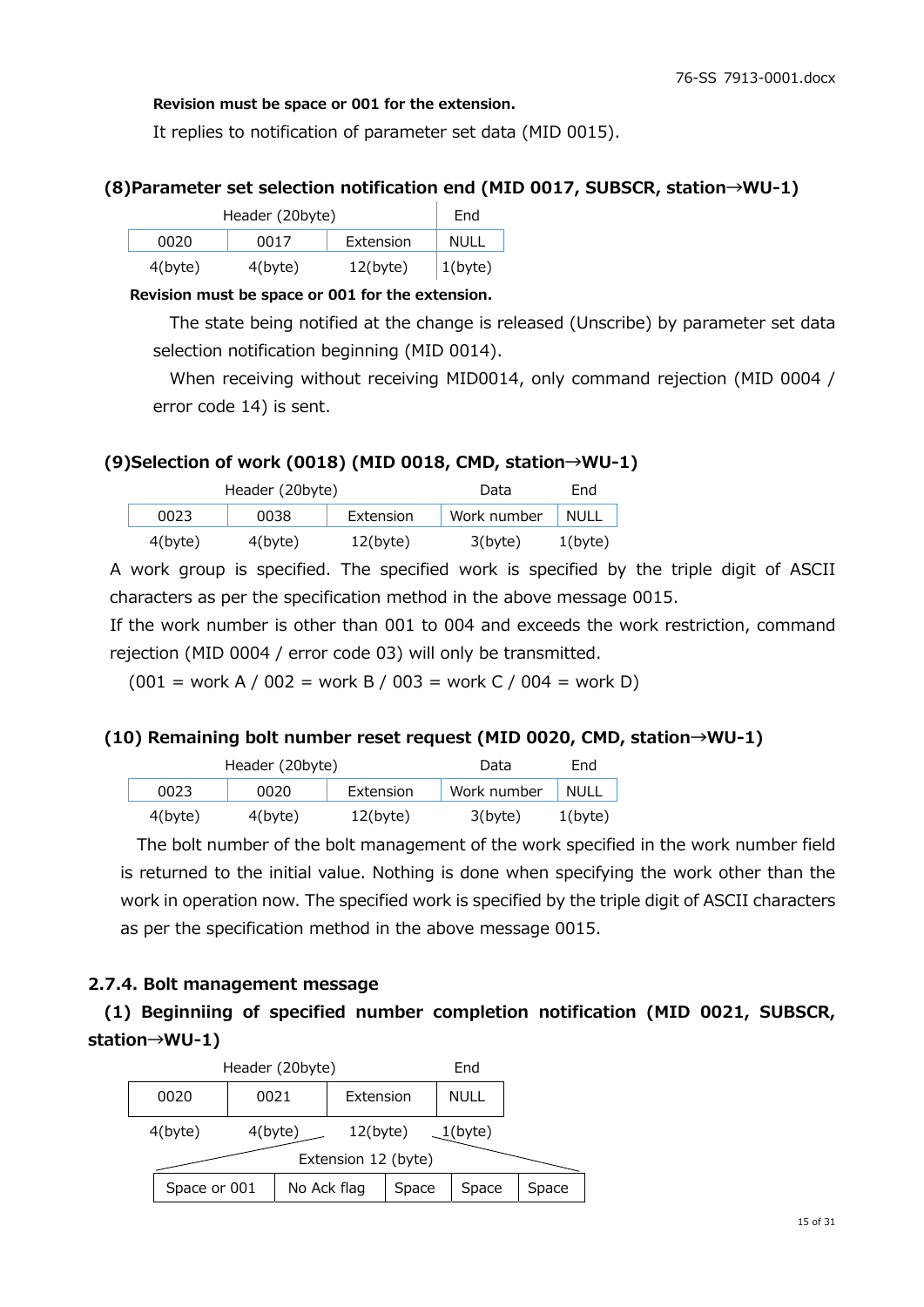| 3(byte) |  | $1$ (byte) |  | $1(byte)$ $2(byte)$ $5(byte)$ |  |  |
|---------|--|------------|--|-------------------------------|--|--|
|         |  |            |  |                               |  |  |
|         |  |            |  |                               |  |  |

**Revision must be space or 001 for the extension. Others must be spaces. Reference No Ack flag only.**

According to this message of inquiry, WU-1 transmits notification of specified number completion (MID 0022) on completion of the specified number of boltsduring the bolt management.

When No Ack flag is set to 1, the reception of the response to specified number completion (MID 0022) is not waited after the notirication of specified number completion is transmitted. (Retransmission is not made. It is transmitted if there is a change next.)

In case of duplicate reception, only command rejection (MID 0004 / error code 90) is sent.

**(2) Notification of Specified number completion (MID 0022, PUSH, WU-1→station)** 

| Header (20byte) |         |             | Data       | End         |
|-----------------|---------|-------------|------------|-------------|
| 0021            |         | Extension   |            | <b>NULL</b> |
| 4(byte)         | 4(byte) | $12$ (byte) | $1$ (byte) | $1$ (byte)  |

During bolt management, notification of specified number completion (MID0022) is transmitted. When No Ack flag of notification of specified number completion (MID 0021) is set to 1, the reception of the specified number completion response (MID 0023) is not waited after the notification of specified number completion (MID 0022) is transmitted. (Retransmission is not made. It is transmitted if there is a change next.)

#### **(3)The specified number completion response (MID 0023, ACK, station→WU-1)**

| Header (20byte) | End        |             |             |
|-----------------|------------|-------------|-------------|
| 0020            | 0023       | Extension   | <b>NULL</b> |
| 4(byte)         | $4$ (byte) | $12$ (byte) | $1$ (byte)  |

It replies to specified number completion (MID 0022).

# **(4) End of specified number completion notification (MID 0024, SUBSCR, station→WU-1)**

| Header (20byte) | End        |             |             |
|-----------------|------------|-------------|-------------|
| 0020            | 0024       | Extension   | <b>NULL</b> |
| $4$ (byte)      | $4$ (byte) | $12$ (byte) | $1$ (byte)  |

 The state of the specified number completion notification (MID 0022) is released. When receiving without receiving MID 0021, only command rejection (MID 0004 / error code 91) is sent.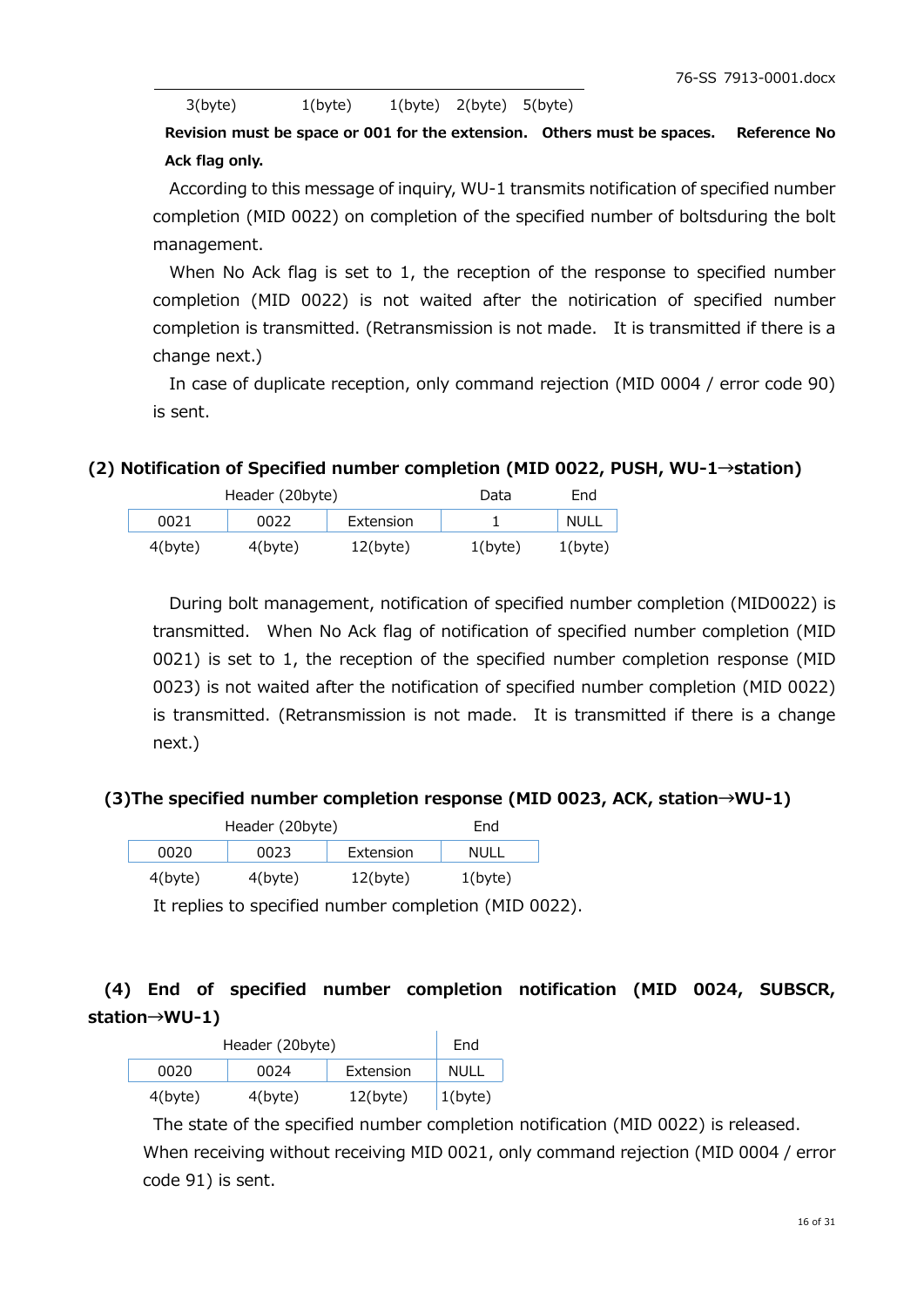# **2.7.5**

# **2.7.5.JOB confirmation · Status notification · Restart**

Management method using JOB and parameter set (PSET) is not used for Yokota controllers including WU-1.

Storing multiple conditions and bolt number management are performed by work. However, as work is a set of setting values for tightening conditions, JOB in Open protocol is operated as a set of only one PSET (work number).

(JOB ID: 01 = work A / JOB ID: 02 = work B / JOB ID: 03 = work C / JOB ID: 04 = work D)

- (Example 1) When tightening is required for one time with work A setting. Set the bolt number management of the tool to "OFF" and specify "01" for JOB ID.
- (Example 2) When tightening is required for four times in a row with the setting of Work B Set the bolt number management to "ON", and the tightening number of work B to "4" and specify "02" for JOB ID. \* When bolt number control is ON, next tightening will not be done until tightening OK is reached. (As a result, NOK will not be replied)
- (Example 3) When tightening is required for one time each with the setting of work A and work B, this cannot be specified by Yokota controllers. (Multiple works can not be specified)

# **(1)Inquiry of avaialble JOB ID(MID 0030, CMD, station→WU-1)**

| Header(20byte) | Fnd        |             |             |
|----------------|------------|-------------|-------------|
| 0020           | 0030       | Extension   | <b>NULL</b> |
| $4$ (byte)     | $4$ (byte) | $12$ (byte) | $1$ (byte)  |

#### **Revision must be space or 001 for the extension. Others must be spaces.**

According to this inquiry message, the WU – 1 returns an available work number by transmitting the JOB ID (MID0031) as specified in the following (2).

Command acceptance message (MID 0005) is not sent.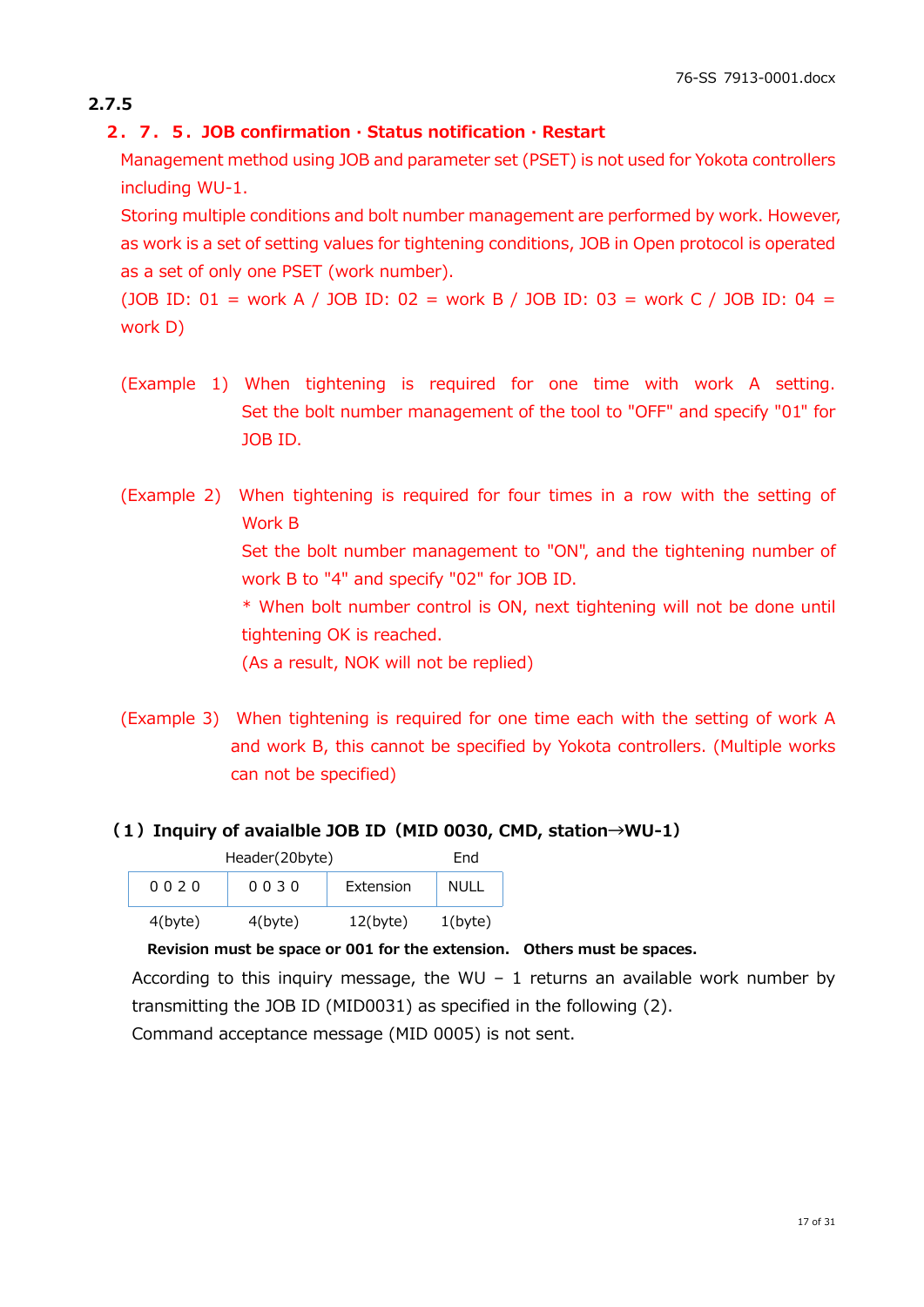## (2) Transmission of available JOB ID (MID 0031, ANSWR 0030, WU-1  $\rightarrow$  station )

|            | Header(20byte) |              |                | Data                    |                | End         |
|------------|----------------|--------------|----------------|-------------------------|----------------|-------------|
| 0024       | 0031           | Extension    | A number of    | Effective work          | Effective work | <b>NULL</b> |
| 0026       |                |              | Effective work | number 1                | number n       |             |
| 0028       |                |              | $2$ (byte)     | 2(byte)                 |                |             |
| 0030       |                |              |                |                         | 2(byte)        |             |
|            |                |              |                |                         | $X(n-1)$       |             |
| $4$ (byte) | $4$ (byte)     | $12(b)$ yte) |                | $2 + 2 \times n$ (byte) |                | 1(byte)     |

#### **Extension has 12 byte spaces.**

Upon receiving an inquiry about an available JOB ID (MID 0030), the work number that can be used, that is, the contents set in the internal setting "WORK LIMIT" is replied in the following format.

| Setting of   | work   Message contents |                 |  |
|--------------|-------------------------|-----------------|--|
| number limit |                         |                 |  |
| $1:$ a only  | 00240011                | $0101$ [Nul]    |  |
| 2 : a,b      | 00260011                | 020102[Nul]     |  |
| 3: a,b,c     | 00280011                | 03010203[Nul]   |  |
| 4: a,b,c,d   | 00300011                | 0401020304[Nul] |  |

## **(3)JOB data request(MID 0032, CMD, station→WU-1)**

| Header (20byte) |            |             | Data (3byte)   | End        |
|-----------------|------------|-------------|----------------|------------|
| 0022            | 0032       | Extension   | 01,02,03 or 04 | NULL       |
| $4$ (byte)      | $4$ (byte) | $12$ (byte) | $2$ (byte)     | $1$ (byte) |

#### **Revision must be space or 001 for the extension. Others must be spaces.**

It inquires about setting contents of each JOB (work). The result will be returned at MID 0033, but the format will be unique.

If JOB ID is other than 01  $\sim$  04, only command rejection (MID 0004 / error code 17) is transmitted.

#### **(4)JOB data response(MID 0033, ANSWR, WU-1→station)**

|            | Header (20byte) |           | Data (85byte)    | End         |
|------------|-----------------|-----------|------------------|-------------|
| 0105       | 0033            | Extension | Setting value of | <b>NULL</b> |
|            |                 |           | each work        |             |
| $4$ (byte) | $4$ (byte)      | 12(b)     | 85(byte)         | $1$ (byte)  |

#### **Extension has 12 byte spaces.**

 It transmits the setting contents of each JOB (work). The data has the following format. (JOB ID: 01=work A / 02=work B / 03=work C / 04=work D)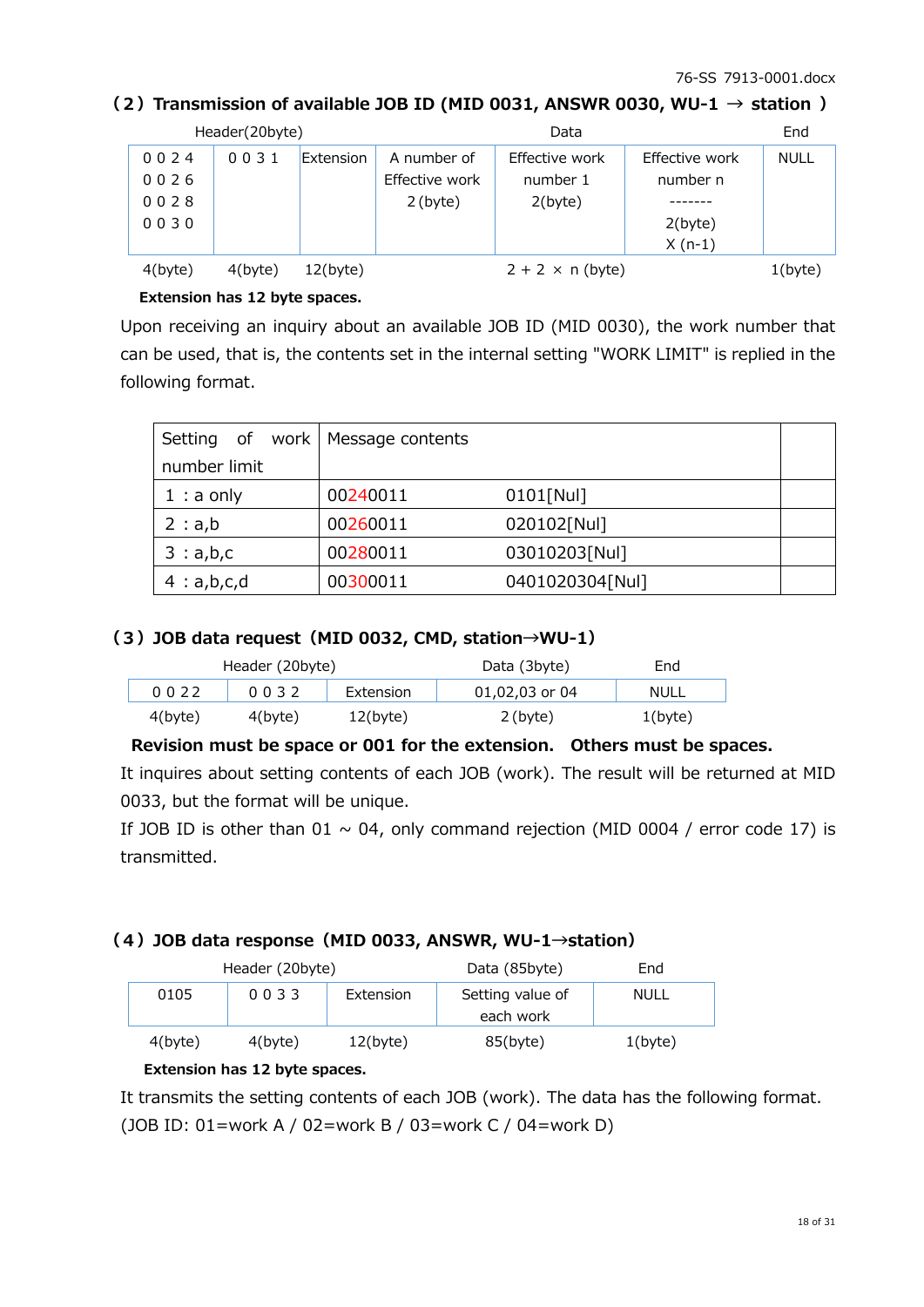| Parameter                     | ID | <b>Byte</b>    | Explanation                                                                                                                                  |
|-------------------------------|----|----------------|----------------------------------------------------------------------------------------------------------------------------------------------|
| JOB ID number                 | 01 | 2              | Work number (" $01" \sim$ "04")                                                                                                              |
| JOB name                      | 02 | 25             | Space (0x20) filled                                                                                                                          |
| Forced order                  | 03 | $\mathbf{1}$   | Always 0 (0x30)                                                                                                                              |
| Max time for first tightening | 04 | 4              | Always 0 (0x30) $\times$ 4                                                                                                                   |
| Max time to complete Job      | 05 | 5              | Always 0 $(0x30) \times 5$                                                                                                                   |
| Job batch mode /bacth count   | 06 | $\mathbf{1}$   | Always 0 (0x30)                                                                                                                              |
| Lock at Job done              | 07 | $\mathbf{1}$   | Tool setting, operation after the finish of the bolt                                                                                         |
|                               |    |                | NO: 0 (0x30)<br>management not possible.                                                                                                     |
|                               |    |                | YES: 1(0x31)                                                                                                                                 |
| Use line control              | 08 | $\mathbf{1}$   | Tool setting, Bolt management: $No: 0 (0x30)$ Yes: $1 (0x31)$                                                                                |
| Repeat Job                    | 09 | $\mathbf{1}$   | Always 0 (0x30)                                                                                                                              |
| Tool loosening                | 10 | $\overline{3}$ | Work setting Loosening permission: 0 (0x30) Prohibited: 1                                                                                    |
|                               |    |                | (0x31)                                                                                                                                       |
|                               |    |                | $\frac{1}{2}$ $\frac{1}{2}$ $\frac{1}{2}$ $\frac{1}{2}$ $\frac{1}{2}$ $\frac{1}{2}$ $\frac{1}{2}$ $\frac{1}{2}$ $\frac{1}{2}$ due to 3 bytes |
| Reserved                      | 11 | $\mathbf{1}$   | Always $0(0x30)$                                                                                                                             |
| PSETID 数                      | 12 | 2              | Always 01(0x30, 0x31)                                                                                                                        |
| Job リスト                       | 13 | 12             | Always 00:000:0:xx; xx: ワーク設定 締め付け本数                                                                                                         |

#### (MID 0033) Parameter set data details

#### **(5)JOB status notification start(MID 0034, SUBSCR, station→WU-1)**

| Header(20byte)                |            |  |            |                                  | End         |  |
|-------------------------------|------------|--|------------|----------------------------------|-------------|--|
| 0020                          | 0034       |  | Extension  |                                  | <b>NULL</b> |  |
| $4$ (byte)                    | $4$ (byte) |  |            | $12$ (byte)<br>Extension12(byte) | $1$ (byte)  |  |
| No Ack flag<br>Space or 0 0 1 |            |  | Space      | Space                            | Space       |  |
| $1$ (byte)<br>3(byte)         |            |  | $1$ (byte) | 2(byte)                          | $5$ (byte)  |  |

 **Revision must be space or 001 for the extension. Others must be spaces. Refer to No Ack flag only.** 

By this notification start message, the WU-1 receives a JOB selection message or transmits JOB status notification (MID 0035) as specified in the following section when work switching operation by an input terminal etc. is done and also for each tightening during JOB.

When No Ack flag is set to 1, it does not wait to receive the JOB status notification response (MID 0036) after sending the JOB status notification (MID 0035). (No retransmit. Then, transmit if there are changes)

When duplicates are received, only command rejection (MID 0034 / error code 18) transmitted.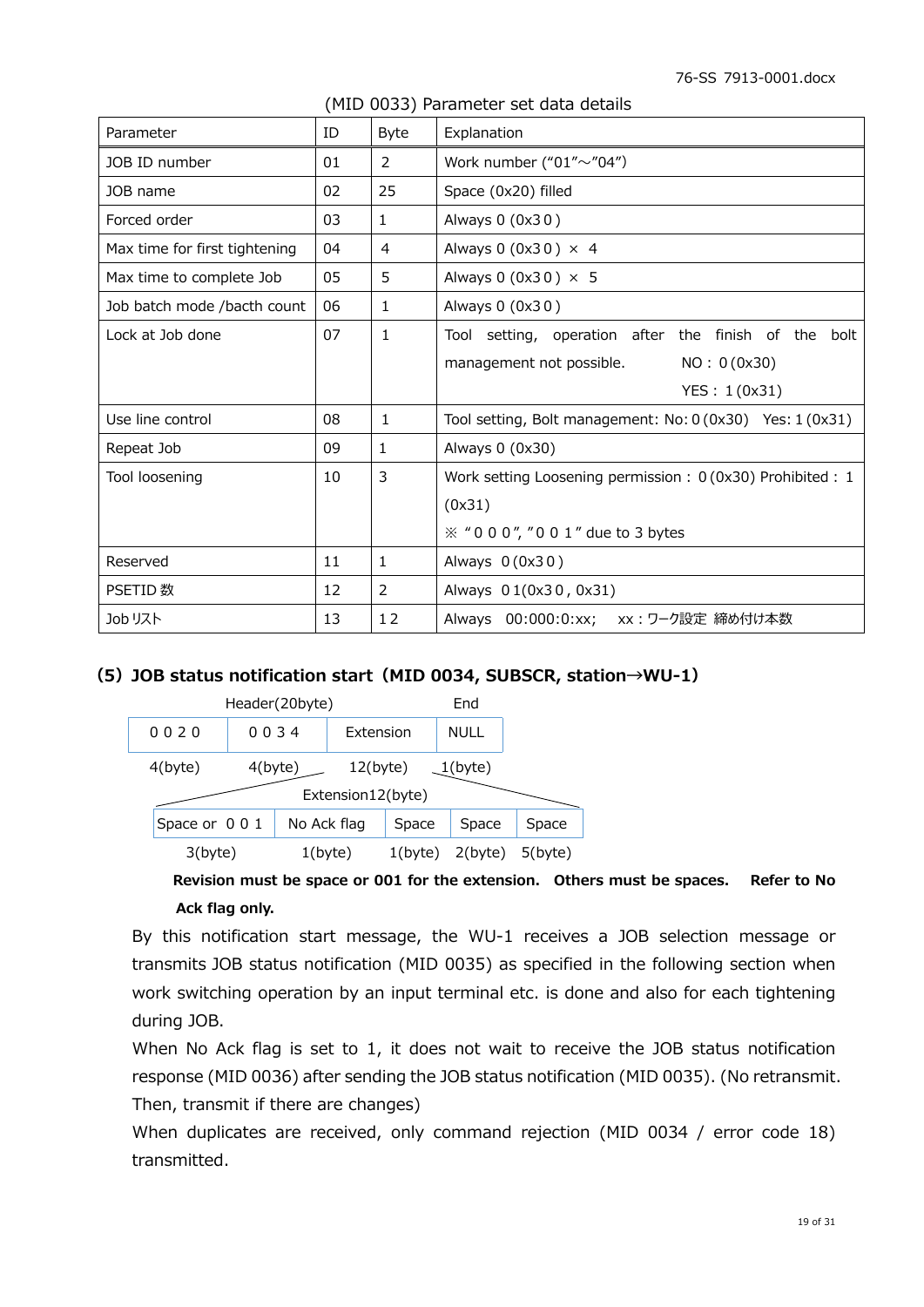## **(6)JOB status notification(MID 0035, PUSH, WU-1→station)**

|            | Header (20byte) | Data (43byte) | End            |            |
|------------|-----------------|---------------|----------------|------------|
| 0063       | 0035            | Extension     | Info. per work | NULL       |
| $4$ (byte) | $4$ (byte)      | 12(b)         | $43$ (byte)    | $1$ (byte) |

 **The extension part has 12byte spaces.**

JOB (work) status is notified. The data is as per the following format. (JOB ID:01=Work A / 02=Work B / 03=Work C / 04=Work D)

| Parameter         | ID | <b>Byte</b> | Explantion                                                     |
|-------------------|----|-------------|----------------------------------------------------------------|
| JOB ID number     | 01 | 2           | Work number (" $01" \sim$ "04")                                |
| JOB Status        | 02 | 1           | Status of bol number management 0: Incomplete 1: OK            |
|                   |    |             | completed 2: NOK completed                                     |
|                   |    |             | * When bolt number management is OFF, 1 or 2 is returned       |
|                   |    |             | at tightening completion.                                      |
| JOB Batch mode    | 03 | 1           | Always $1(0x31)$                                               |
| JOB Batch size    | 04 | 4           | Tightening bolt of work setting                                |
|                   |    |             | $\mathcal X$ 1 is returned when bolt number management is off. |
| JOB Batch counter | 05 | 4           | Tightening completion number                                   |
| Time stamp        | 06 | 19          | YYYY-MM-DD: HH:MM: SS                                          |

(MID 0035) Parameter set data details

When the No Ack flag of the JOB status notification start (MID 0034) is set to 1, it does not wait to receive response (MID 0036) after transmitting the JOB status notification (MID 0035). (No retransmit. Then, transmit if there are changes next)

#### **(7)JOB status notification response(MID 0036, ACK, station→WU-1)**

| Header (20byte) | End        |             |            |
|-----------------|------------|-------------|------------|
| 0020            | 0036       | Extension   | NULL       |
| $4$ (byte)      | $4$ (byte) | $12$ (byte) | $1$ (byte) |

 **For the extension part, Revision must be space or 001. For others, it must be space.**  It is returned against JOB status notification. (MID 0035)

#### **(8)JOB status notification end(MID 0037, SUBSCR, station→WU-1)**

| Header (20byte) | Fnd        |           |            |
|-----------------|------------|-----------|------------|
| 0020            | 0037       | Extension | NULL       |
| $4$ (byte)      | $4$ (byte) | 12(byte)  | $1$ (byte) |

 **For the extension part, Revision must be space or 001. For others, it must be space.** By the start of JOB status notification (MID 0035), a state in which the JOB status is notified at the time of work switching or tightening is canceled. (Unsubscribe).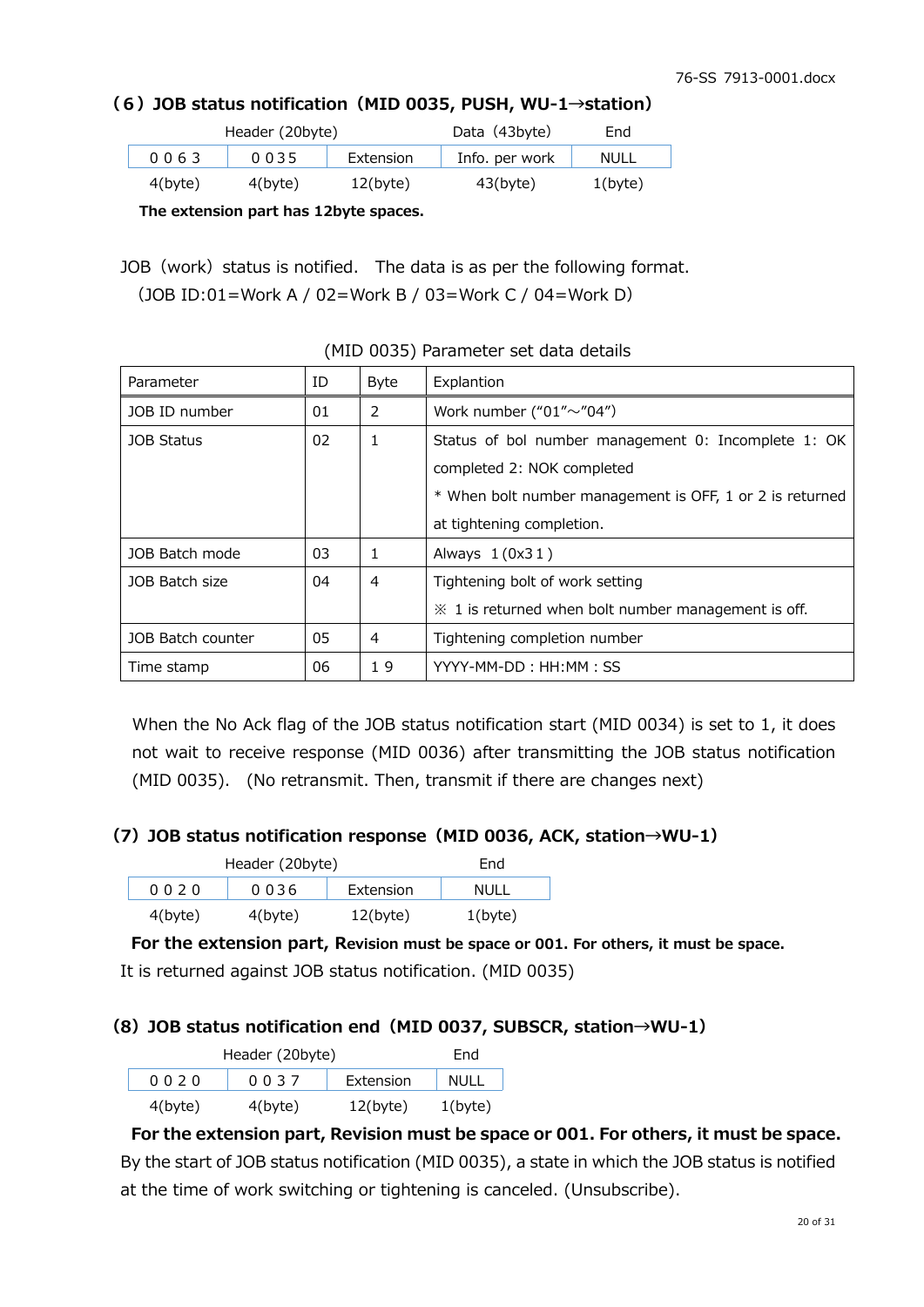When receiving it without receiving MID 0034, only command rejection (MID 0004 / error code 19) is transmitted.

#### **(9)JOB selection(0038)(MID 0038, CMD, station→WU-1)**

|            | Header (20byte) | Data        | End        |             |
|------------|-----------------|-------------|------------|-------------|
| 0022       | 0038            | Extension   | JOB ID     | <b>NULL</b> |
| $4$ (byte) | $4$ (byte)      | $12$ (byte) | $2$ (byte) | 1(b)        |

 **For the extension part, Revision must be space or 001. For others, it must be space.** Specify the work number for JOB ID. Specify the work number as 2 digit ASCII characters as specified in the message of 0035 above.

If the work number exceeds work restriction other than 01 to 04, only command rejection (MID 0004 / error code 20) is transmitted. (JOB ID: 01=work A / 02=work B / 03=work C / 04=work D)

#### **(10)JOB restart request(MID 0039, CMD, station→WU-1)**

|            | Header (20byte) | Data      | End        |             |
|------------|-----------------|-----------|------------|-------------|
| 0022       | 0039            | Extension | JOB ID     | <b>NULL</b> |
| $4$ (byte) | $4$ (byte)      | 12(b)     | $2$ (byte) | $1$ (byte)  |

 **For the extension part, Revision must be space or 001. For others, it must be space.**

Specify the work number for JOB ID. As the work number is specified in the message of 0035 above, it is specified by the character 2 digit ASCII. The number of bolt number management of the specified work is reset to the initial value.

If anything other than the currently operating JOB (work) is specified, only command rejection (MID 0004 / error code 21) is transmitted. (JOB ID: 01=work A / 02=work B / 03=work C / 04=work D)

## **2.7.6. Controller information**

(1) Controller information request (MID 0040, CMD, station→WU-1)

|                     | Header (20byte)             |            |  |             |            | End         |  |
|---------------------|-----------------------------|------------|--|-------------|------------|-------------|--|
|                     | 0020                        | 0040       |  | Extension   |            | <b>NULL</b> |  |
|                     | $4$ (byte)                  | $4$ (byte) |  | $12$ (byte) |            | $1$ (byte)  |  |
| Extension 12 (byte) |                             |            |  |             |            |             |  |
|                     | No Ack flag<br>Space or 001 |            |  | Space       | Space      | Space       |  |
|                     | 3(byte)<br>$1$ (byte)       |            |  | $1$ (byte)  | $2$ (byte) | $5$ (byte)  |  |
|                     |                             |            |  |             |            |             |  |

Controller information is acquired.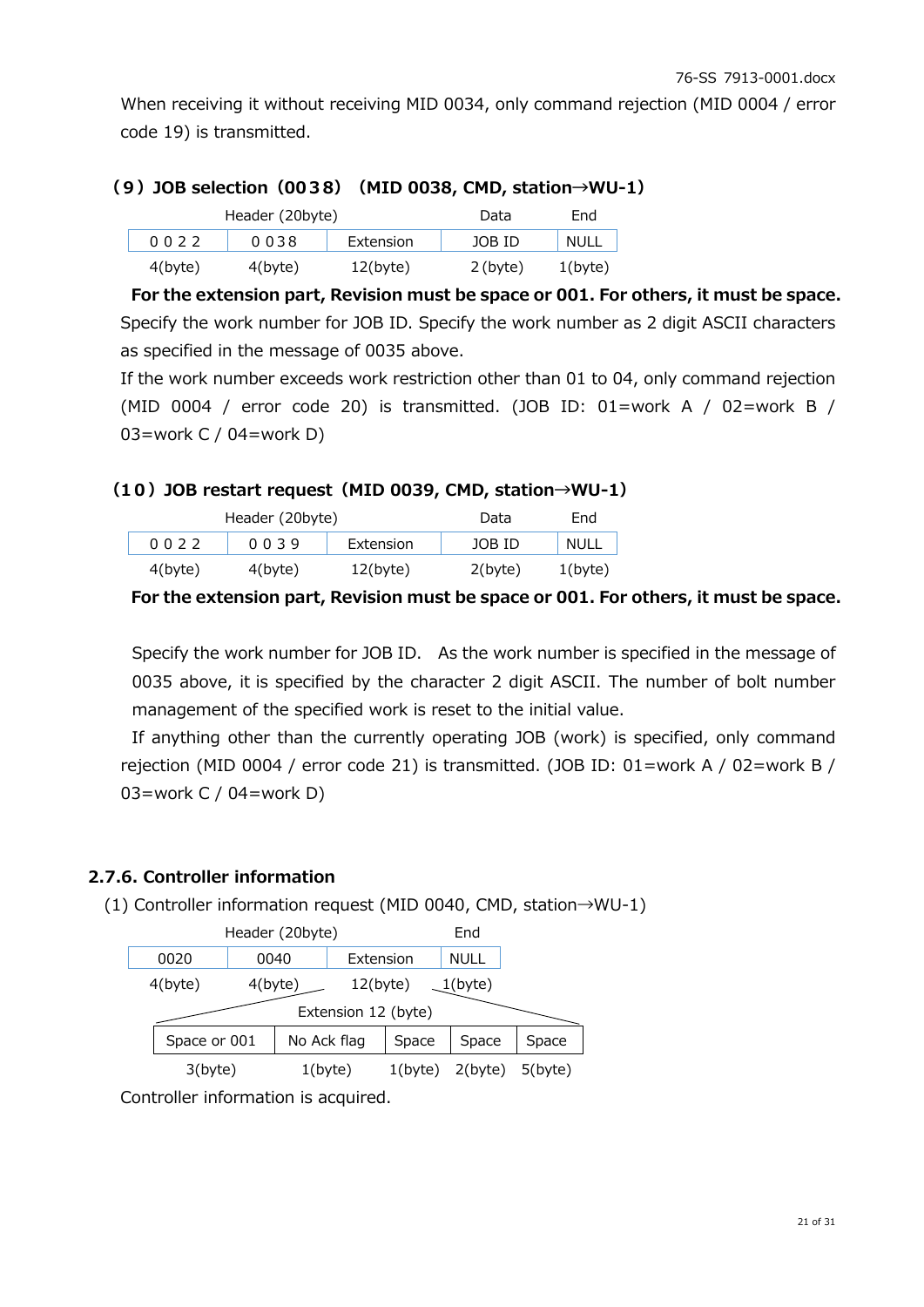| Header (20byte) |    |            | ΙD                    |    | Data | ID                       | Data |                              |
|-----------------|----|------------|-----------------------|----|------|--------------------------|------|------------------------------|
| 0081            |    | 0041       | Extension             | 01 |      | Tool serial number       | 02   | Tool number<br>of tightening |
| 4(byte)         |    | $4$ (byte) | $12$ (byte)           | 2  |      | $14$ (byte)              |      | $10(b)$ yte)                 |
|                 | ID |            | Data                  |    | ID   | Data                     |      | End                          |
|                 | 03 |            | Last Calibration date |    | 04   | Controller serial number |      | <b>NULL</b>                  |
|                 | 2  |            | $19$ (byte)           |    |      | $10$ (byte)              |      | $1$ (byte)                   |

#### **(2)Controller information response (MID 0041, ANSWR, WU-1→station)**

Only Revision=1 is effective. Each information that WU-1 manages is set to the following items. (At present, only setting of updated day and hour is possible.)

Justifying forward, the free area is filled with space.

Tool serial number: Space (6-7 digits)

Tool number of tightening: Space (5 digits)

Last Calibration date: Setting updated date (19 digits)

Controller serial number: Space (6 digits)

#### **2.7.7. Tool operation**

#### **(1) Tool operation prohibition (MID 0042, CMD, station→WU-1)**

| Header (20byte) | Fnd        |             |            |
|-----------------|------------|-------------|------------|
| 0020            | NULL       |             |            |
| $4$ (byte)      | $4$ (byte) | $12$ (byte) | $1$ (byte) |

#### **Revision must be space or 001 for the extension.**

According to this message, the solenoid valve is turned off in any circumstances according to the logic of the solenoid valve (N.O. or N.C).

#### **(2) Tool operation permission (MID 0043, CMD, station→WU-1)**

|            | Header (20byte) |             | End         |
|------------|-----------------|-------------|-------------|
| 0020       | 0043            | Extension   | <b>NULL</b> |
| $4$ (byte) | $4$ (byte)      | $12$ (byte) | $1$ (byte)  |

#### **Revision must be space or 001 for the extension. Others must be spaces.**

According to this message, solenoid valve is turned ON but if the solenoid valve has been turned off under other conditions (Waiting for start of bolt management and etc.), the solenoid valve is turned ON after the condition is deleted.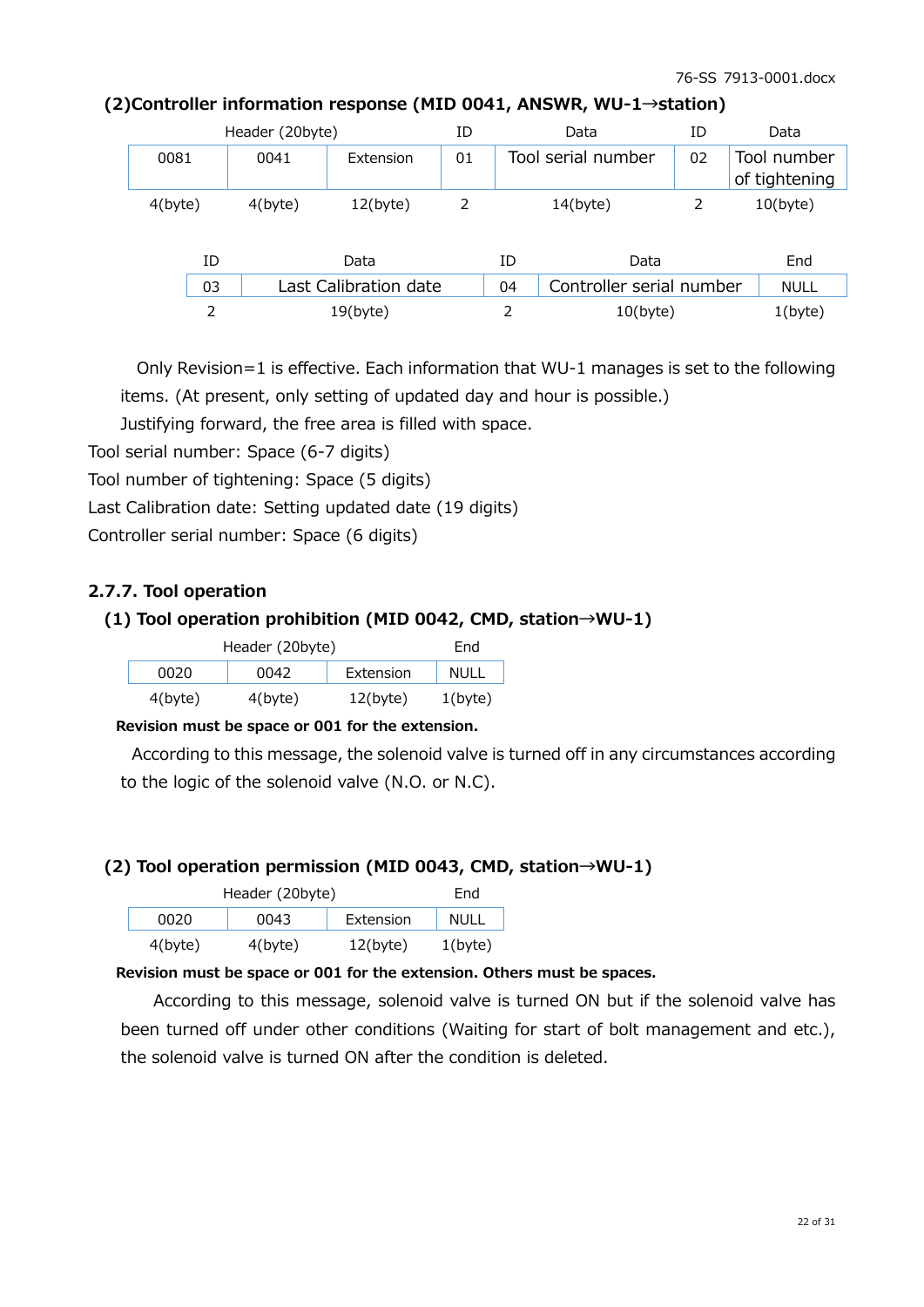# **2.7.8. VIN number sending and receiving**

## **(1) VIN number setting (MID 0050, CMD, station→WU-1)**

|         | Header (20byte) | Data        | End          |         |
|---------|-----------------|-------------|--------------|---------|
| 0045    | 0150            | Extension   | VIN ID       | NULL    |
| 4(byte) | $4$ (byte)      | $12$ (byte) | MAX 25(byte) | 1(byte) |

The VIN number is notified from the station. The controller sets the VIN ID notified by this message to the VIN number field of tightening result data (0061). Until the next car number setting comes, the same VIN ID is set to the VIN number field. Moreover, when this message is not notified, the VIN number field is buried with space. (This message has the possibility to be integrated into the next item MID0150 thereafter.)

#### **(2) ID setting (MID 0150, CMD, station→WU-1)**

|                   | Header (20byte) |             | Data         | End         |
|-------------------|-----------------|-------------|--------------|-------------|
| $ 0021 \sim 0100$ | 0150            | Extension   | VIN ID       | <b>NULL</b> |
| 4(byte)           | 4(byte)         | $12$ (byte) | MAX 80(byte) | 1(byte)     |

The VIN number and other information are notified from PLC. The controller sets VIN ID notified by this message to the VIN number field of tightening result data (0061). Though the data field is based on variable length, the information after 26 bytes is disregarded by the controller. Until the next car number setting comes, the same VIN ID is set to the VIN number field. Moreover, when this message is not notified, the VIN number field is buried with space.

 Though VIN ID consists of 80 bytes at a maximum, as the VIN number field of tightening data consists of 25 bytes only, the lower 25 bytes are reflected in the tightening result data when exceeding the 25 bytes. Moreover, when not coming up to 25 bytes, justifying forward and the remainder is buried with space.

#### **(3)VIN number notification beginning (MID 0051, SUBSCR, station→WU-1)**

| Header (20byte)<br>End |            |             |                                    |            |             |            |
|------------------------|------------|-------------|------------------------------------|------------|-------------|------------|
| 0020                   | 0051       |             | Extension                          |            | <b>NULL</b> |            |
| $4$ (byte)             | $4$ (byte) |             | $12$ (byte)<br>Extension 12 (byte) |            | $1$ (byte)  |            |
|                        |            |             |                                    |            |             |            |
| Space or 001           |            | No Ack flag |                                    | Space      | Space       | Space      |
| 3(byte)                |            |             | 1(byte)                            | $1$ (byte) | 2(byte)     | $5$ (byte) |

According to the message of this inquiry, WU-1 is set to notify the set VIN number when the VIN number is set. When No Ack flag is set to 1, the reception of VIN number notification response (MID 0053) is not waited for after VIN number notification (MID 0052) is transmitted. (Retransmission is not made. It is transmitted if there is a change next.)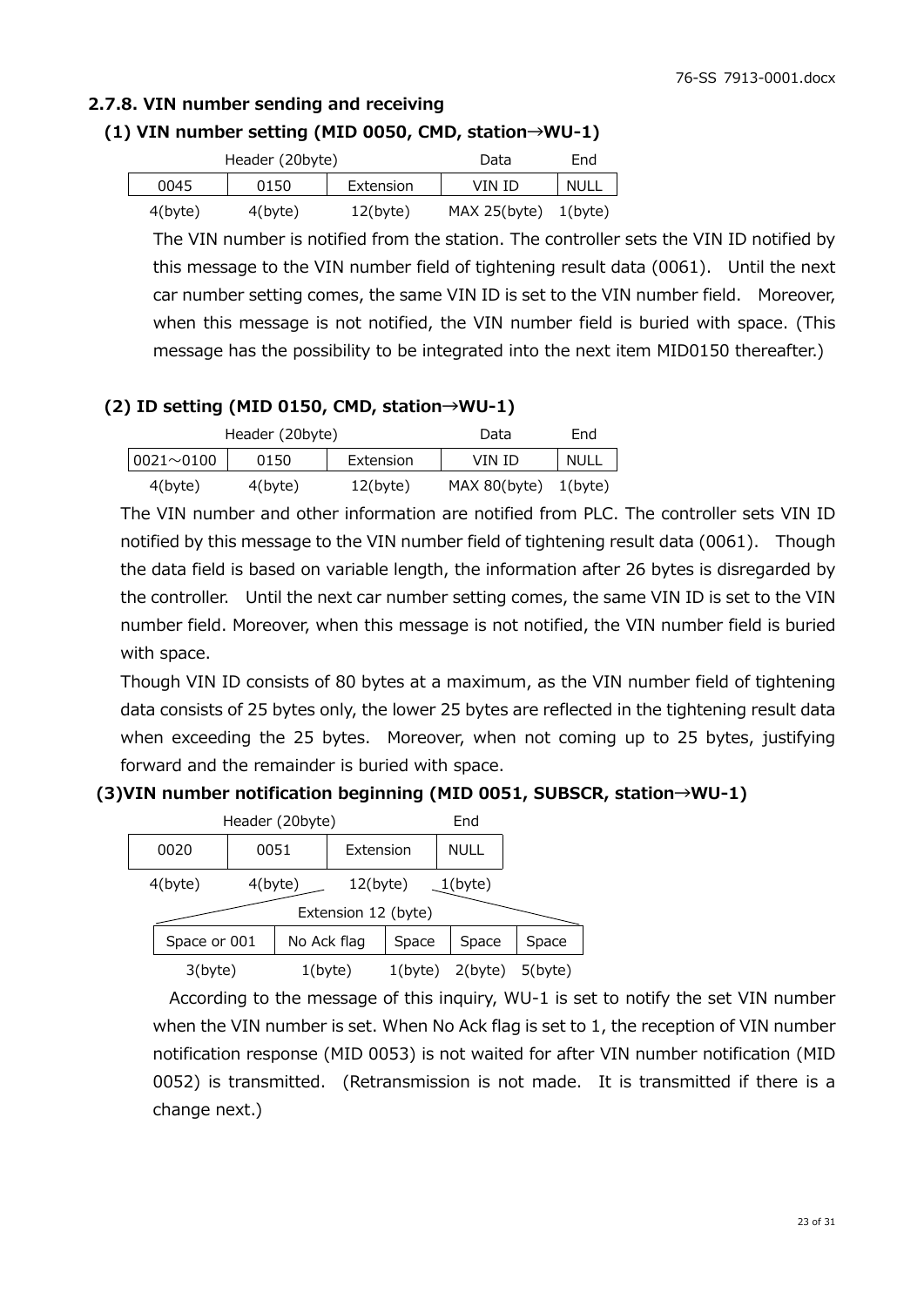# **(4)VIN number notification (MID 0052, PUSH, WU-1→station)**

|            | Header (20byte) |           |            | Data        | End        |
|------------|-----------------|-----------|------------|-------------|------------|
| 0047       | 0052            | Extension |            | VIN number  | NULL       |
| $4$ (byte) | 4(byte)         | 12(b)     | $2$ (byte) | $25$ (byte) | $1$ (byte) |

WU-1 is set to notifiy the set VIN number is notified when the VIN number is set. When No Ack flag is set to 1, the reception of VIN number notification response (MID 0053) is not waited after VIN number notification (MID 0052) is transmitted. (Retransmission is not made. It is transmitted if there is a change next.)

# **(5)VIN number notification response (MID 0053, ACK, station→WU-1)**

|            | Header (20byte) | Fnd         |            |
|------------|-----------------|-------------|------------|
| 0020       | 0053            | Extension   | NULL       |
| $4$ (byte) | $4$ (byte)      | $12$ (byte) | $1$ (byte) |

After VIN number notification (MID 0052) is received, transmission is made.

# **(6)VIN number notification end (MID 0054, SUBSCR, station→WU-1)**

| Header (20byte) | End        |             |             |
|-----------------|------------|-------------|-------------|
| 0020            | 0054       | Extension   | <b>NULL</b> |
| $4$ (byte)      | $4$ (byte) | $12$ (byte) | $1$ (byte)  |

The state being notified for change by VIN number notification beginning (MID 0051) is released (Unsubscribe).

# **2.7.9. Tightening result transmission**

# **(1) Tightening result data transmission beginning (MID 0060, SUBSCR, station→WU-**

**1)** 



 **Revision must be space or 001 for the extension. Reference No Ack flag only.**

By this message, WU-1 is registered to transmit the tightening result data from WU-1 automatically when completing tightening.

When No Ack flag is set to 1, the reception of tightening result data reception response (0062) is not waited after tightening result data (0061) is transmitted. (Retransmission is not made. It is transmitted if there is a change next.)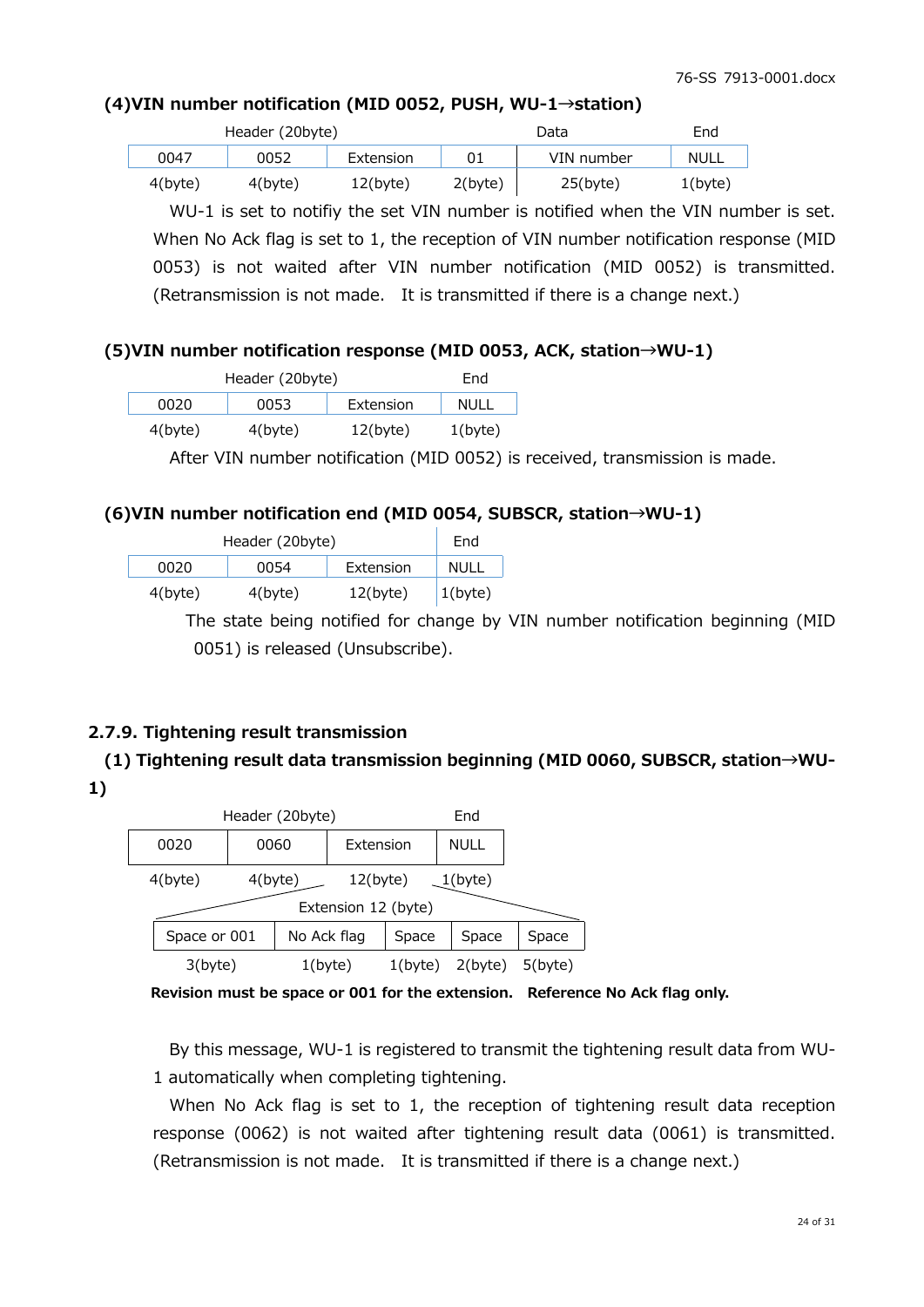## **(2) Tightening result data (MID 0061, PUSH, WU-1→station)**

| Header (20byte) |         |         |                   | Data            | End        |
|-----------------|---------|---------|-------------------|-----------------|------------|
|                 | 0231    | 0061    | <b>IExtension</b> | Tightening data | NULL       |
|                 | 4(byte) | 4(byte) | $12$ (byte)       | $211$ (byte)    | $1$ (byte) |

When tightening is completed with the state in which tightening result data event transmission beginning (0060) has been registered, WU-1 transmits this tightening data message. Details of the tightening data (data) are as per the table below. Only the content in accordance with the item of revision1 corresponds to this data.

When No Ack flag is set to 1, the reception of tightening result data reception response (0062) is not waited after tightening result data (0061) is transmitted. (Retransmission is not made. It is transmitted if there is a change next.)

| Parameter           | ID | <b>Byte</b>    | Explanation                                                  |  |
|---------------------|----|----------------|--------------------------------------------------------------|--|
| Cell ID             | 01 | $\overline{4}$ | Cell number (cluster number) "0000" always                   |  |
| Channel number      | 02 | $\overline{2}$ | "00" always                                                  |  |
| Controller name     | 03 | 25             | Space (0x20) buried                                          |  |
| VIN number          | 04 | 25             | The lower 25 bytes in the VIN number notified in car number  |  |
|                     |    |                | setting (0150) are set.                                      |  |
|                     |    |                | When not coming up to 25 bytes, Justifying forward, the      |  |
|                     |    |                | remainder is filled with space.                              |  |
| JOB number          | 05 | $\overline{2}$ | "00" always                                                  |  |
| (PSET) Number       | 06 | 3              | Work number ("000"-"003")                                    |  |
| Batch size          | 07 | $\overline{4}$ | The setting number is displayed at bolt management ON.       |  |
|                     |    |                | ("001"-"099").                                               |  |
|                     |    |                | "0000" always in case of bolt management OFF                 |  |
| Batch counter       | 08 | $\overline{4}$ | Bolt number in work at bolt management ON. ("001"-"099")     |  |
|                     |    |                | "0000" always in case of number management OFF               |  |
| Tightening judgment | 09 | $\mathbf{1}$   | Total judgment (0:NOK 1:OK)                                  |  |
| Torque judgment     | 10 | $\mathbf{1}$   | Torque judgment (0:UNDER 1:OK 2:OVER)                        |  |
|                     |    |                | *With a castle nut, at secondarily tightening looseing is 1: |  |
|                     |    |                | OK (0 at tightening judgment: NG).                           |  |
| Angle judgment      | 11 | $\mathbf{1}$   | Tightening angle judgment (0:UNDER,1:OK,2:OVER)              |  |
| Lower limit torque  | 12 | 6              | Lower limit torque setting value (The value multiplied by    |  |
|                     |    |                | 100 to the value)                                            |  |
| Torque upper limit  | 13 | 6              | Upper limit torque setting value (The value multiplied by    |  |

#### (MID 0061) Details of tightening data.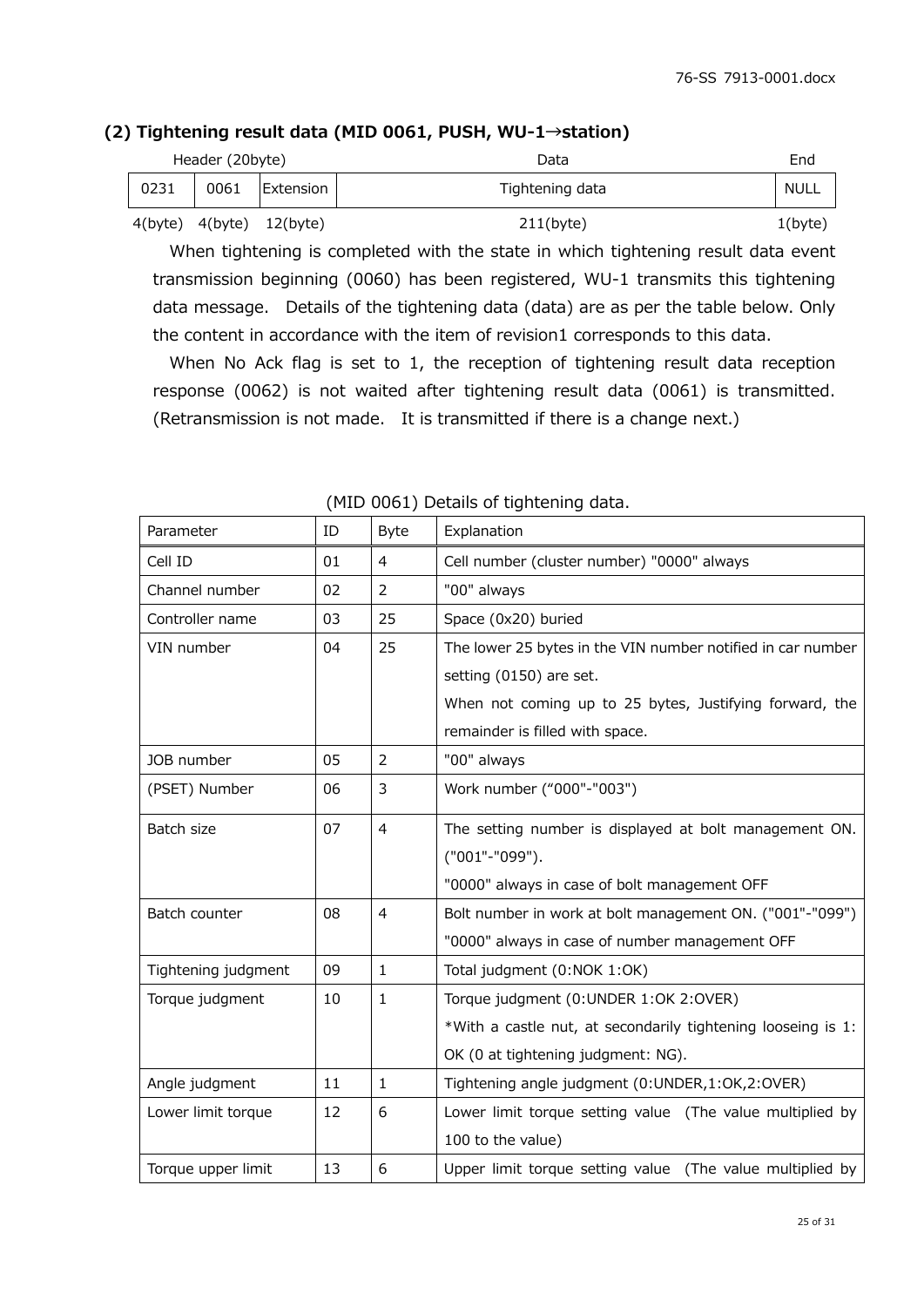76-SS 7913-0001.docx

|                            |    |    | 100 to the value)                                           |  |  |
|----------------------------|----|----|-------------------------------------------------------------|--|--|
| Target torque              | 14 | 6  | Target torque setting value (The value multiplied by 100 to |  |  |
|                            |    |    | the value)                                                  |  |  |
| Tightening torque          | 15 | 6  | Tightening torque<br>(The value multiplied by 100 to        |  |  |
|                            |    |    | the value)                                                  |  |  |
| Angle lower limit          | 16 | 5  | Tightening angle lower limit                                |  |  |
| Angle upper limit          | 17 | 5  | Tightening angle upper limit                                |  |  |
| Target angle               | 18 | 5  | "00000"                                                     |  |  |
| Tightening angle           | 19 | 5  | Tightening angle                                            |  |  |
| Time stamp                 | 20 | 19 | Tightening date (YYYY-MM-DD:HH:MM:SS)                       |  |  |
| setting<br>change<br>Final | 21 | 19 | The Date when setting operation was last made (YYYY-MM-     |  |  |
| date                       |    |    | DD:HH:MM:SS)                                                |  |  |
| Batch status               | 22 | 1  | At bolt management ON, when the remaining bolt is other     |  |  |
|                            |    |    | than $0 = "0",$                                             |  |  |
|                            |    |    | When the remaining bolt becomes $0 = "1"$                   |  |  |
|                            |    |    | At bolt management OFF $=$ "2" (Batch is not used.)         |  |  |
| Tightening ID              | 23 | 10 | Tightening ID                                               |  |  |

# **(3)Tightening result data reception response (MID 0062, ACK, station→WU-1)**

| Header (20byte) | Fnd        |             |             |
|-----------------|------------|-------------|-------------|
| 0020            | 0062       | Extension   | <b>NULL</b> |
| $4$ (byte)      | $4$ (byte) | $12$ (byte) | $1$ (byte)  |

This message is transmitted to tightening result data (0061). When No Ack flag of the tightening result data transmission start message is not set to 1, if this message is not confirmed, WU-1 transmits tightening result data (0061) again. (3 times with the interval of 2 seconds) When No Ack flag is set to 1, the reception is not waited . (Retransmission is not made. It is transmitted if there is a change next.)

# **(4)Tightening result data transmission end (MID 0063, SUBSCR, station→WU-1)**

|            | Header (20byte) |       | Fnd        |
|------------|-----------------|-------|------------|
| 0020       | Extension       | NULL  |            |
| $4$ (byte) | $4$ (byte)      | 12(b) | $1$ (byte) |

According to this message, the registration by tightening result data event transmission beginning (0060) is released. Subsequentlty, tightening result data is not transmitted automatically from the controller at tightening completion.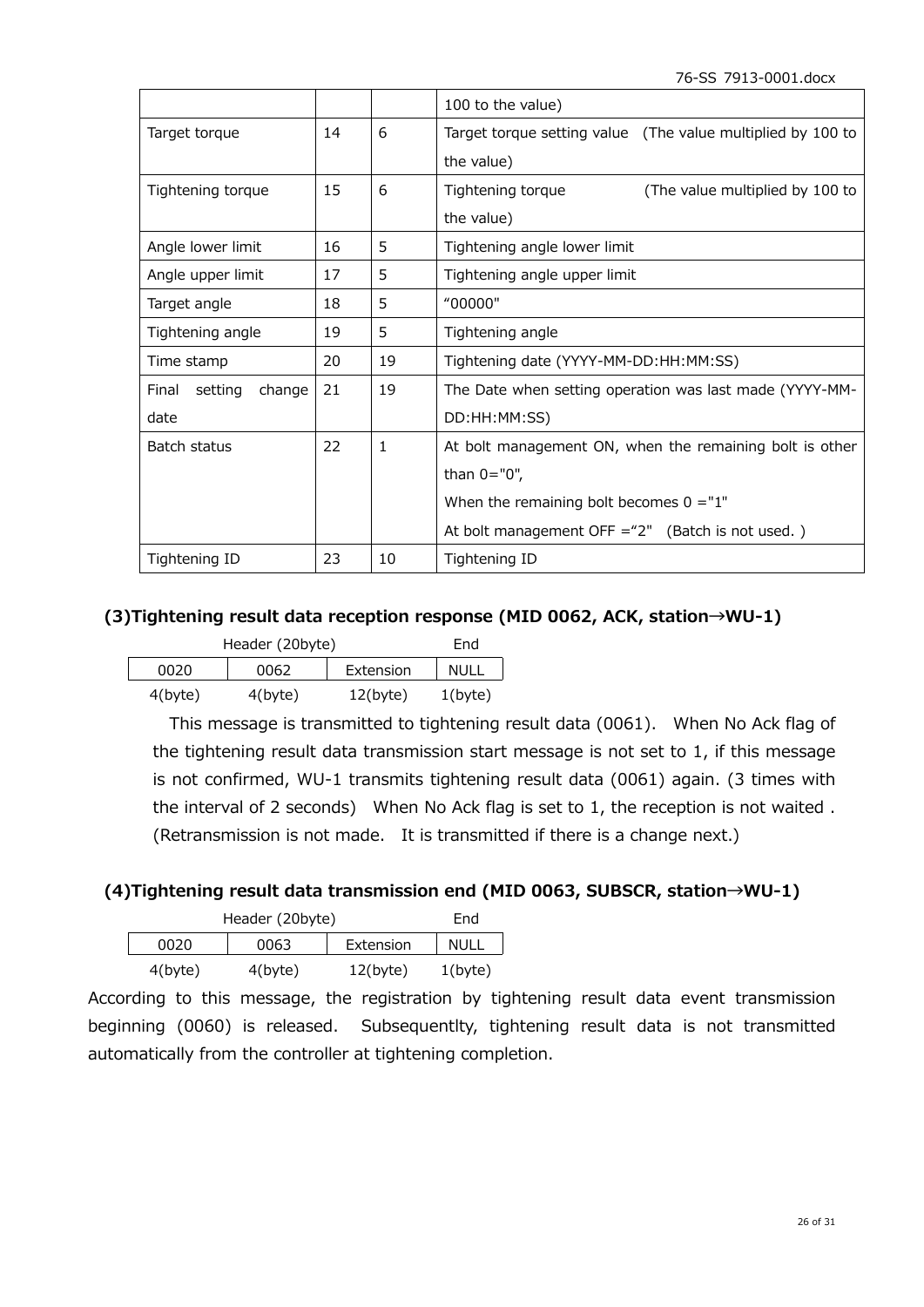## **(5)Tightening result data request (MID 0064, CMD, station→WU-1)**

| Header (30byte) |            |             | Data          | End        |
|-----------------|------------|-------------|---------------|------------|
| 0030            | 0064       | Extension   | Tightening ID | NULL       |
| $4$ (byte)      | $4$ (byte) | $12$ (byte) | 10(b)         | $1$ (byte) |

#### **Revision must be space or 001 for the extension.**

The transmission of the past tightening result data shown in tightening ID is requested. In case there is nothing that matches the requested tightening ID, it returns a command rejection (error code: 15).

## **(6)Tightening result data (MID 0065, ANSWR, WU-1 → station)**

| Header (20byte) |  |                                | Data            | End        |
|-----------------|--|--------------------------------|-----------------|------------|
|                 |  | 0 1 1 8 0 0 6 5 Extension      | Tightening data | NULL       |
|                 |  | $4(byte)$ $4(byte)$ $12(byte)$ | $98$ (byte)     | $1$ (byte) |

# **Extension has 12byte space**

When tightening result data request (0064) is received, WU-1 transmits this tightening data message. Details of the tightening data (data) are as per the table below. Only the content in accordance with the item of revision1 corresponds to this data.

| Parameter           | ID | <b>Byte</b>    | Explanation                                                  |  |
|---------------------|----|----------------|--------------------------------------------------------------|--|
| Tightening ID       | 01 | 10             | Tightening ID                                                |  |
| VIN number          | 02 | 25             | The lower 25 bytes in the VIN number notified in car number  |  |
|                     |    |                | setting (0150) are set.                                      |  |
|                     |    |                | When not coming up to 25 bytes, Justifying forward, the      |  |
|                     |    |                | remainder is filled with space.                              |  |
| (PSET) Number       | 03 | 3              | Work number ("000"-"003")                                    |  |
| Batch counter       | 04 | $\overline{4}$ | Bolt number in work at bolt management ON. ("001"-"099")     |  |
|                     |    |                | "0000" always in case of number management OFF               |  |
| Tightening judgment | 05 | $\mathbf{1}$   | Total judgment (0:NOK 1:OK)                                  |  |
| Torque judgment     | 06 | $\mathbf{1}$   | Torque judgment (0:UNDER 1:OK 2:OVER)                        |  |
|                     |    |                | *With a castle nut, at secondarily tightening looseing is 1: |  |
|                     |    |                | OK (0 at tightening judgment: NG).                           |  |
| Angle judgment      | 07 | $\mathbf{1}$   | Tightening angle judgment (0:UNDER,1:OK,2:OVER)              |  |
| Tightening torque   | 08 | 6              | Tightening torque<br>(The value multiplied by 100 to         |  |
|                     |    |                | the value)                                                   |  |
| Tightening angle    | 09 | 5              | Tightening angle                                             |  |
| Time stamp          | 10 | 19             | Tightening date (YYYY-MM-DD:HH:MM:SS)                        |  |

#### (MID 0065)The details of tightening data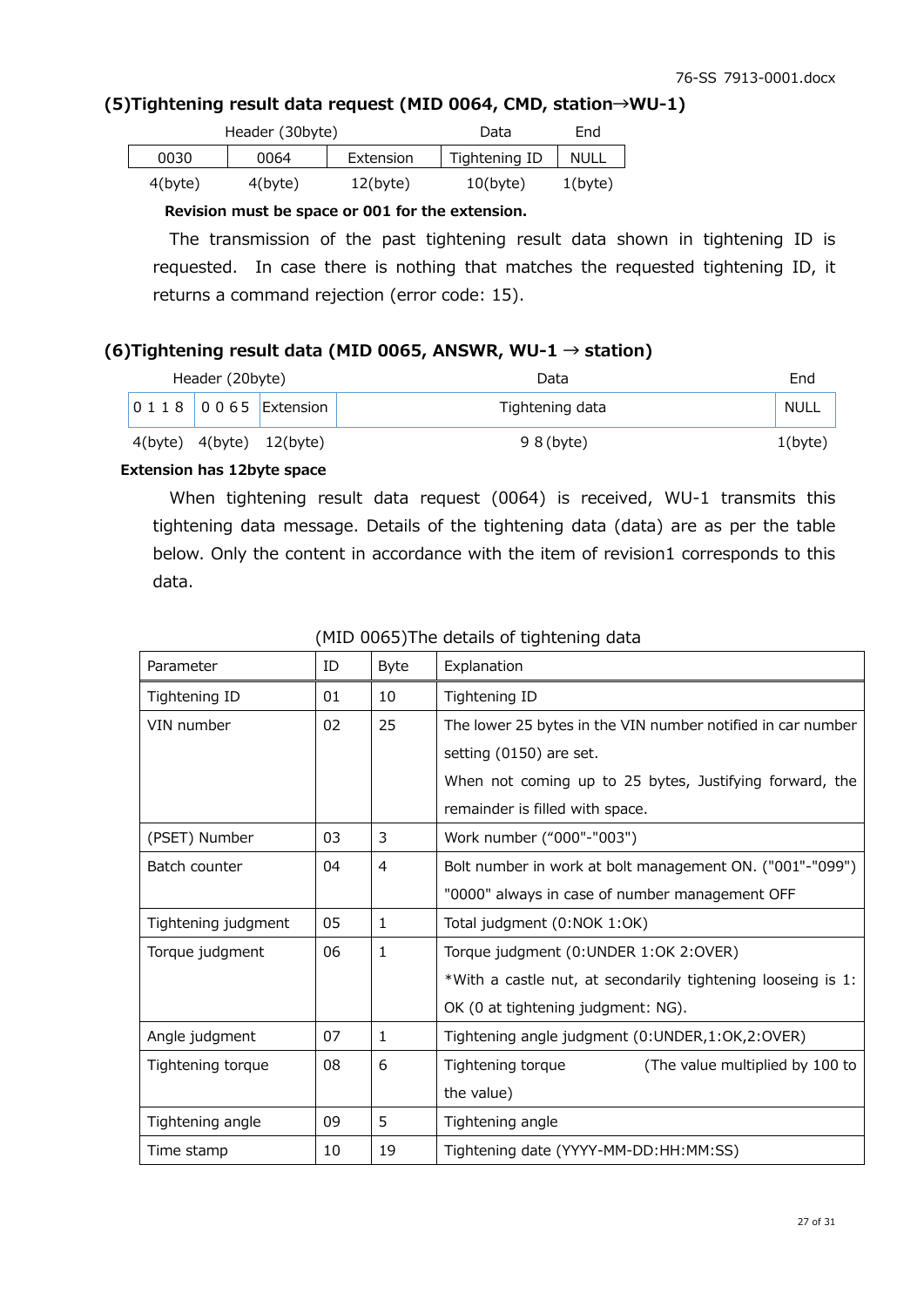| Batch status | 11 | At bolt management ON, when the remaining bolt is other |
|--------------|----|---------------------------------------------------------|
|              |    | than 0="0",                                             |
|              |    | When the remaining bolt becomes $0 = 1$ "               |
|              |    | At bolt management OFF $=$ "2" (Batch is not used.)     |

#### **2.7.10. Keepalive (Existence confirmation) message**

#### **(1) Keepalive message (MID 9999,OTHER, station→WU-1,WU-1→station)**

| Header (20byte) | Fnd        |             |            |
|-----------------|------------|-------------|------------|
| 0020            | 9999       | Extension   | NULL       |
| $4$ (byte)      | $4$ (byte) | $12$ (byte) | $1$ (byte) |

#### **Revision must be space or 001 for the extension. Others must be spaces.**

If communication message or this keep alive message from the station is lost for more than 15 seconds, the controller judges the connection was disconnected. Even when there is no need of transmitting a message, in order to keep the connection state, please transmit this message from the station. When this message is received, WU-1 transmits the message of the same content.

#### **2.7.11. Handling of abnormal message**

In each message notified from the station, abnormality (there is no termination, characters other than ASCII are detected in the middle of the message, data size inconsistency, etc.) is detected, the command rejection (MID 0004) is returned with error code 99.

|  |  | 3. Correspondence table for message ID |  |  |  |  |
|--|--|----------------------------------------|--|--|--|--|
|--|--|----------------------------------------|--|--|--|--|

| MessageID | Contents                             | Correspondence | <b>Note</b>                                    |
|-----------|--------------------------------------|----------------|------------------------------------------------|
| 0001      | Communication start                  | ✓              |                                                |
| 0002      | Communication start ack              | ✓              |                                                |
| 0003      | Communication stop                   | ✓              |                                                |
| 0004      | Command error                        | ✓              |                                                |
| 0005      | Command accepted                     | ✓              |                                                |
| 0010      | Parameter set numbers upload request | ✓              |                                                |
| 0011      | Parameter set numbers upload reply   | ✓              | It becomes 01-04. (4 work<br>groups)           |
| 0012      | Parameter set data upload request    | ✓              |                                                |
| 0013      | Parameter set data upload reply      | ✓              | Parameter ID and the<br>content become unique. |
| 0014      | Parameter set "selected" subscribe   | ✓              |                                                |
| 0015      | Parameter set "selected"             | ✓              |                                                |
| 0016      | Parameter set "selected" acknowledge | ✓              |                                                |
| 0017      | Parameter set "selected" unsubscribe |                |                                                |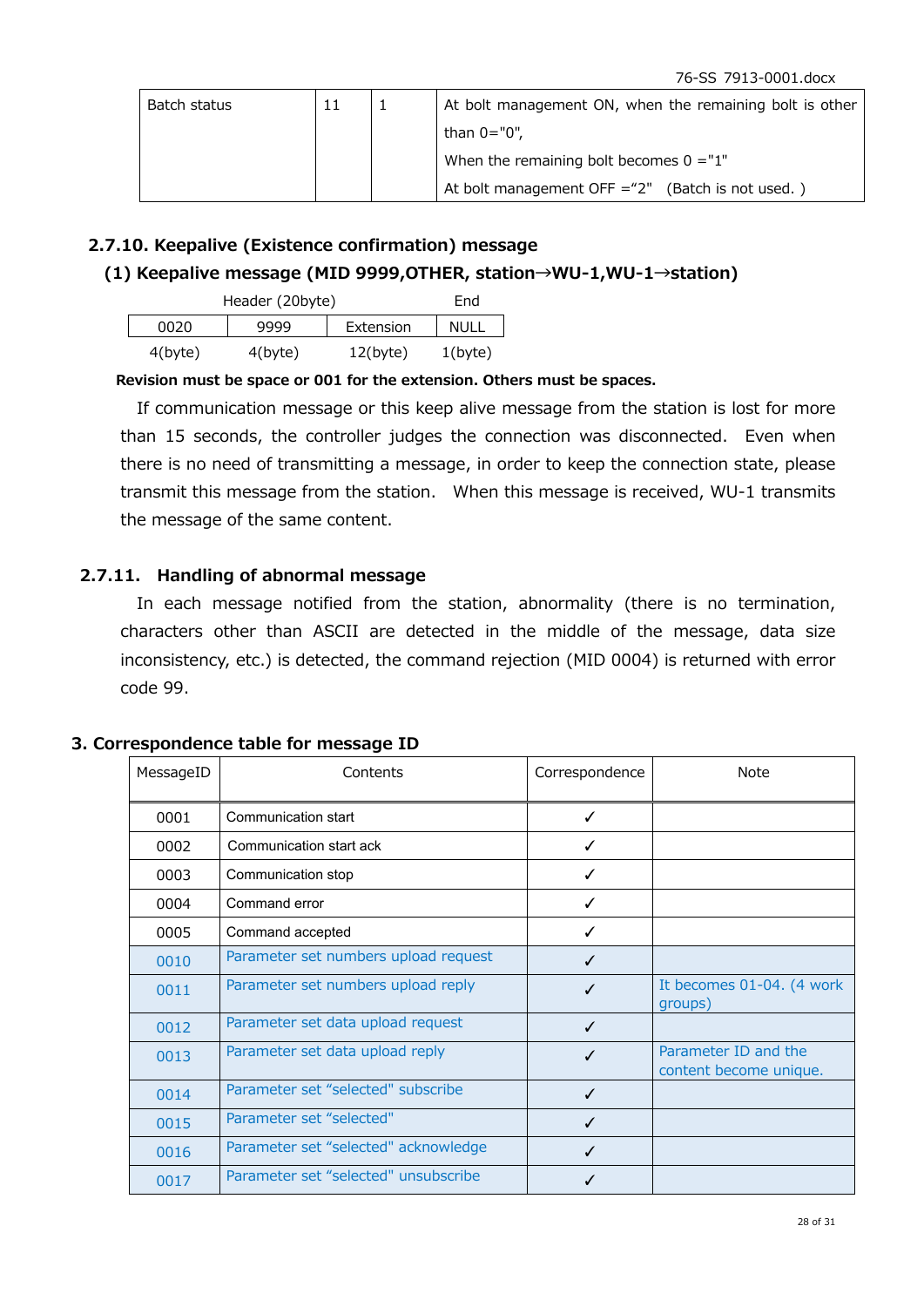76-SS 7913-0001.docx

| 0018 | Select Parameter set                    | ✓                         | It is assumed as work              |
|------|-----------------------------------------|---------------------------|------------------------------------|
|      |                                         |                           | selection (start).                 |
| 0019 | Set Parameter set batch size            | $\times$                  |                                    |
| 0020 | Reset Parameter set batch counter       | ✓                         | Number reset                       |
| 0021 | Lock at batch done subscribe            | ✓                         |                                    |
| 0022 | Lock at batch done upload               | ✓                         | Bolt completion signal             |
| 0023 | Lock at batch done upload acknowledge   | $\checkmark$              |                                    |
| 0024 | Lock at batch done unsubscribe          | $\checkmark$              |                                    |
| 0025 | Parameter user set download request     | $\times$                  |                                    |
| 0030 | Job ID upload request                   | $\overline{O}$            |                                    |
| 0031 | Job ID upload reply                     | $\circ$                   |                                    |
| 0032 | Job data upload request                 | $\circ$                   |                                    |
| 0033 | Job data upload reply                   | $\circ$                   |                                    |
| 0034 | Job "info" subscribe                    | $\circ$                   |                                    |
| 0035 | Job "info"                              | $\bigcirc$                |                                    |
| 0036 | Job "info" acknowledge                  | $\circ$                   |                                    |
| 0037 | Job "info" unsubscribe                  | $\circ$                   |                                    |
| 0038 | <b>Select Job</b>                       | $\circ$                   |                                    |
| 0039 | Job restart                             | $\circ$                   |                                    |
| 0040 | Tool data upload request                | $\triangle$               |                                    |
| 0041 | Tool data upload reply                  | $\triangle$               |                                    |
| 0042 | Disable Tool                            | $\checkmark$              |                                    |
| 0043 | Enable Tool                             | $\checkmark$              |                                    |
| 0044 | <b>Disconnect tool</b>                  | ×                         |                                    |
| 0050 | Vehicle Id Number download request      | $\checkmark$              |                                    |
| 0051 | Vehicle Id Number upload subscribe      | $\checkmark$              |                                    |
| 0052 | Vehicle Id Number upload                | $\checkmark$              |                                    |
| 0053 | Vehicle Id Number upload ack            | $\checkmark$              |                                    |
| 0054 | Vehicle Id Number upload unsubscribe    | $\checkmark$              |                                    |
| 0060 | Last tightening result data subscribe   | ✓                         |                                    |
| 0061 | Last tightening result data upload      | ✓                         | Corresponding to<br>Revision1 only |
| 0062 | Last tightening result data ack         | ✓                         |                                    |
| 0063 | Last tightening result data unsubscribe | $\checkmark$              |                                    |
| 0064 | Old tightening result upload request    | $\checkmark$              |                                    |
| 0065 | Old tightening result reply             | $\checkmark$              | Corresponding to<br>Revision1 only |
| 0070 | Alarm subscribe                         | $\times$                  |                                    |
| 0071 | Alarm Upload                            | $\boldsymbol{\mathsf{X}}$ |                                    |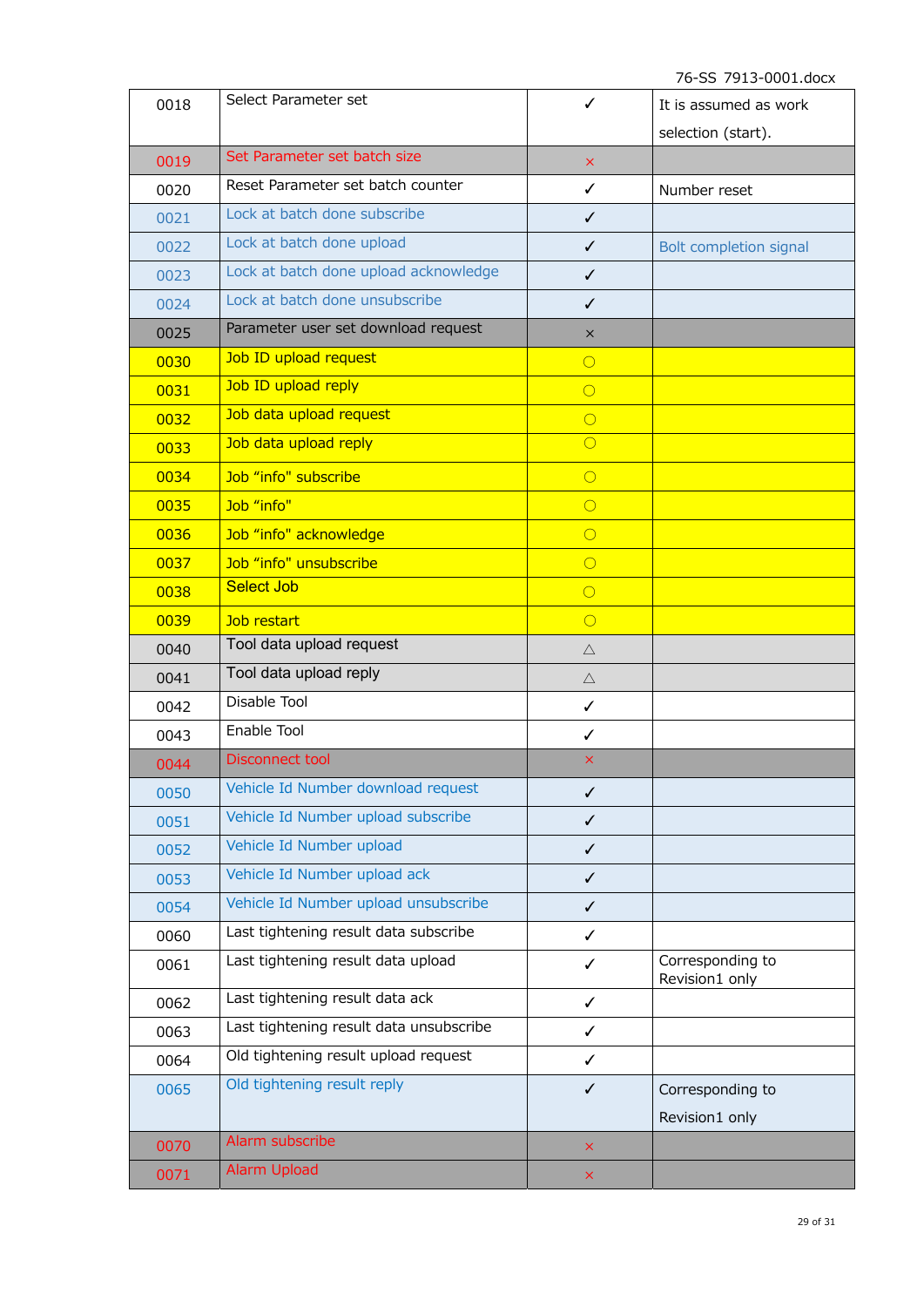| 0072 | Alarm Upload ack                           | ×              |                            |
|------|--------------------------------------------|----------------|----------------------------|
| 0073 | <b>Alarm Unsubscribe</b>                   | $\times$       |                            |
| 0074 | Alarm Ack on torque controller             | ×              |                            |
| 0075 | Alarm Acknowledged Ack                     | ×              |                            |
| 0076 | <b>Alarm Status</b>                        | ×              |                            |
| 0077 | Alarm Status acknowledge                   | ×              |                            |
| 0078 | Ack alarm remotely on torque controller    | ×              |                            |
| 0080 | Read time upload request                   | ×              |                            |
| 0081 | Time upload reply                          | ×              |                            |
| 0082 | Set Time in the Torque Controller          | ×              |                            |
| 0090 | Multi spindle status subscribe             | ×              |                            |
| 0091 | Multi spindle status upload                | $\times$       |                            |
| 0092 | Multi spindle status upload acknowledge    | ×              |                            |
| 0093 | Multi spindle status unsubscribe           | $\times$       |                            |
| 0100 | Multi spindle result subscribe             | ×              |                            |
| 0101 | Multi spindle result upload                | ×              |                            |
| 0102 | Multi spindle result upload acknowledge    | ×              |                            |
| 0103 | Multi spindle result unsubscribe           | $\pmb{\times}$ |                            |
| 0110 | Display user text on compact               | ×              |                            |
| 0111 | Display user text on graph                 | ×              |                            |
| 0113 | Flash green light on tool                  | ×              |                            |
| 0120 | Job line control info subscribe            | ×              |                            |
| 0121 | Job line control started                   | ×              |                            |
| 0122 | Job line control alert1                    | $\times$       |                            |
| 0123 | Job line control alert2                    | ×              |                            |
| 0124 | Job line control done                      | ×              |                            |
| 0125 | Job line control info acknowledge          | ×              |                            |
| 0126 | Job line control info unsubscribe          | ×              |                            |
| 0127 | Abort job                                  | ×              |                            |
| 0128 | Job batch increment                        | $\pmb{\times}$ |                            |
| 0129 | Job batch decrement                        | ×              |                            |
| 0130 | Job off                                    | ×              |                            |
| 0150 | Identifier download request                | ✓              | The data after 26 bytes is |
|      |                                            |                | disregarded                |
| 0151 | Multiple Identifiers work order upload     | ×              |                            |
|      | subscribe                                  |                |                            |
| 0152 | Multiple Identifiers work order upload     | ×              |                            |
| 0153 | Multiple Identifiers work order upload ack | ×              |                            |